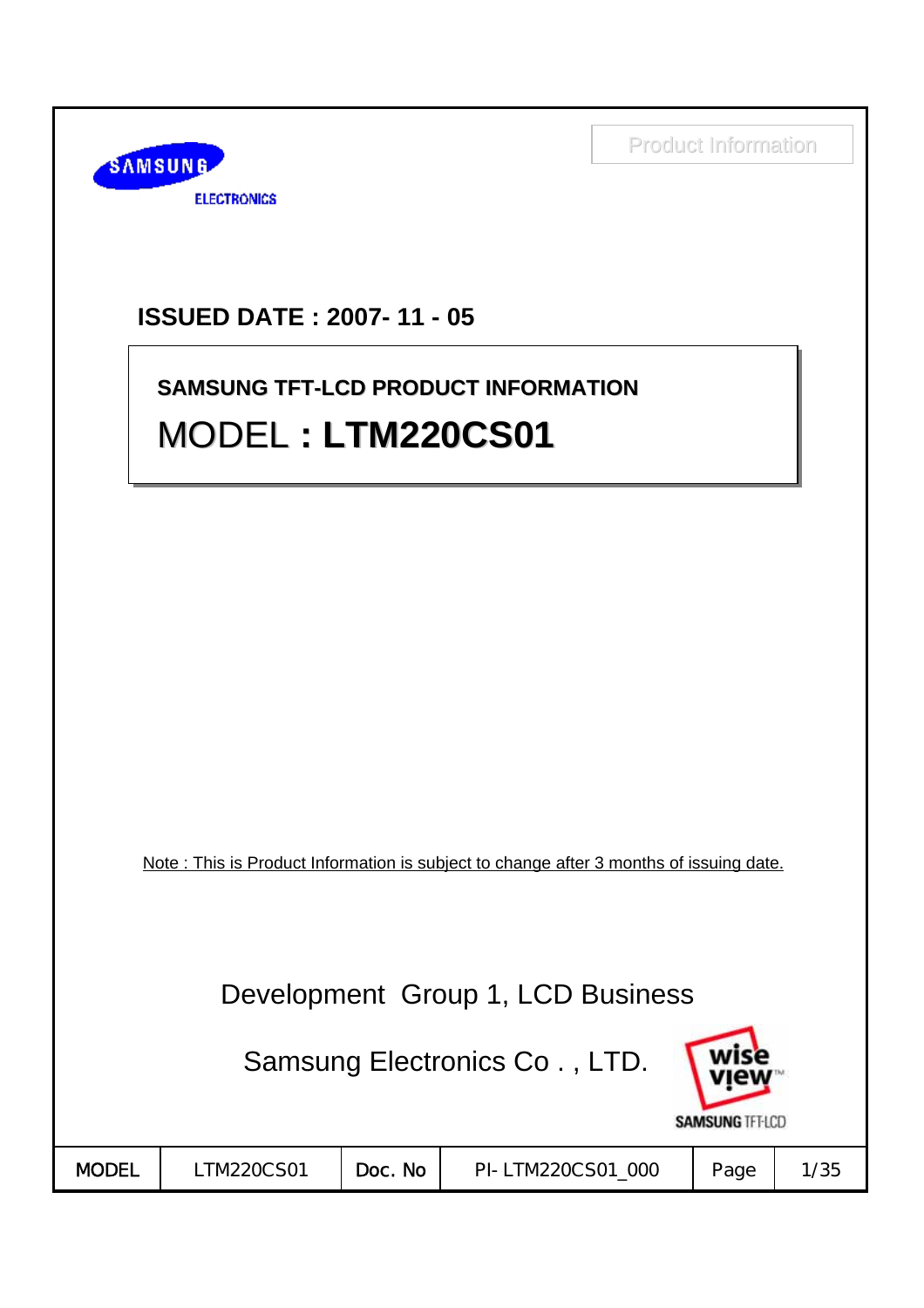|                                                                                                                                                                                                                                                                                                                                                                        |                                           | <b>Product Information</b> |                   |  |      |      |
|------------------------------------------------------------------------------------------------------------------------------------------------------------------------------------------------------------------------------------------------------------------------------------------------------------------------------------------------------------------------|-------------------------------------------|----------------------------|-------------------|--|------|------|
| <b>Contents</b>                                                                                                                                                                                                                                                                                                                                                        |                                           |                            |                   |  |      |      |
|                                                                                                                                                                                                                                                                                                                                                                        |                                           |                            |                   |  |      |      |
|                                                                                                                                                                                                                                                                                                                                                                        |                                           |                            |                   |  |      |      |
|                                                                                                                                                                                                                                                                                                                                                                        |                                           |                            |                   |  |      |      |
|                                                                                                                                                                                                                                                                                                                                                                        | 3.1 TFT LCD Module<br>3.2 Back Light Unit |                            |                   |  |      |      |
|                                                                                                                                                                                                                                                                                                                                                                        | 4.1 TFT LCD Module<br>4.2 Back Light Unit |                            |                   |  |      |      |
|                                                                                                                                                                                                                                                                                                                                                                        |                                           |                            |                   |  |      |      |
| 5.1 Input Signal & Power<br>5.2 LVDS Interface<br>5.3 LVDS Interface(2)<br>5.4 Back Light Unit<br>5.5 Input Signals, Basic Display Colors and Gray Scale of Each Color<br>6.1 Timing Parameters (DE only mode)<br>6.2 Timing Diagrams of interface Signal (DE only mode)<br>6.3 Power ON/OFF Sequence<br>6.4 LVDS Input Characteristics<br>6.5 VDD Power Dip Condition |                                           |                            |                   |  |      |      |
|                                                                                                                                                                                                                                                                                                                                                                        |                                           |                            |                   |  |      |      |
| 8.2 Storage<br>8.4 Others                                                                                                                                                                                                                                                                                                                                              | 8.1 Handling<br>8.3 Operation             |                            |                   |  |      |      |
| <b>MODEL</b>                                                                                                                                                                                                                                                                                                                                                           | LTM220CS01                                | Doc. No                    | PI-LTM220CS01_000 |  | Page | 2/35 |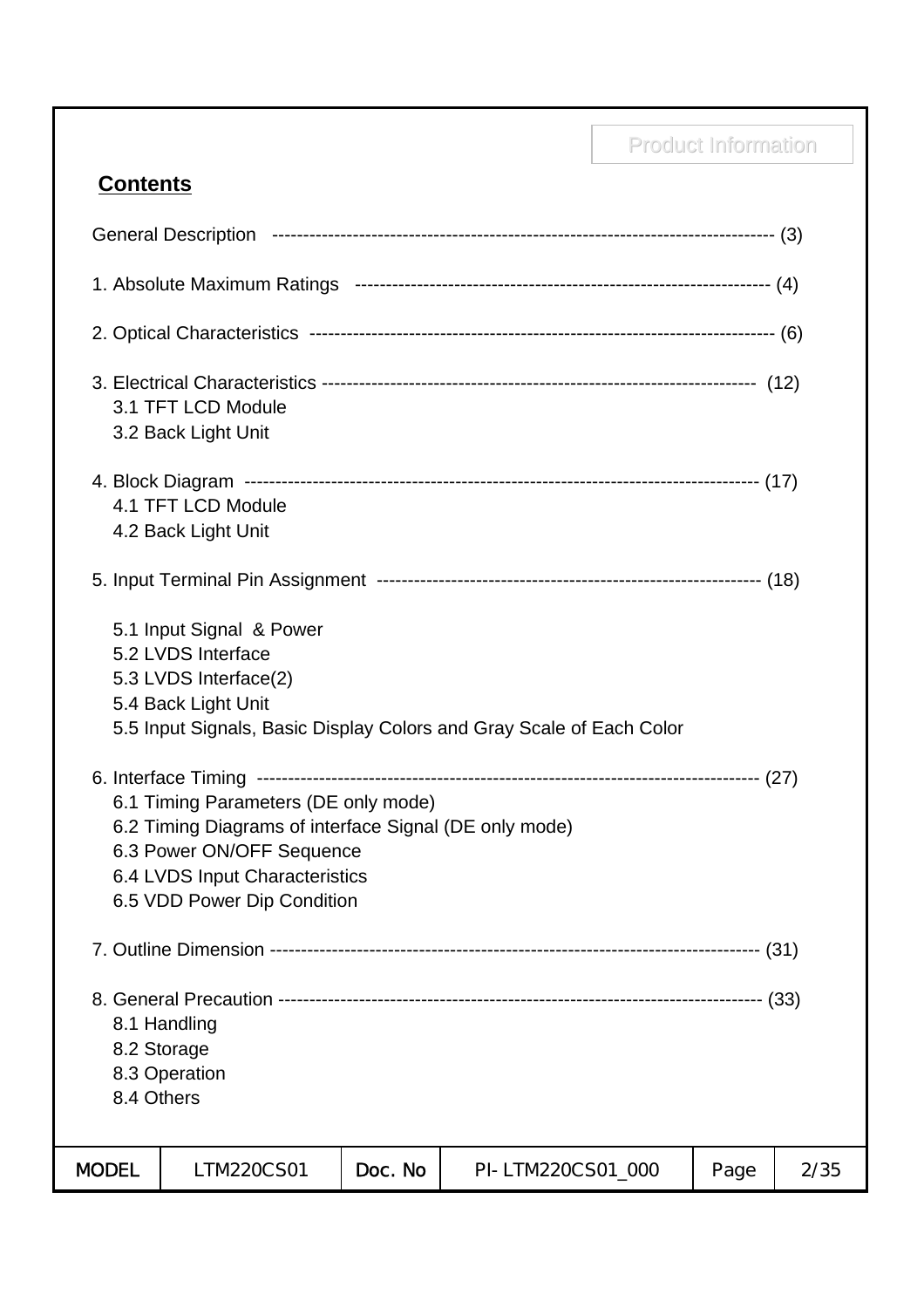# Product Information Product Information **General Description**

#### **Description**

LTM220CS01 is a color active matrix liquid crystal display (LCD) that uses amorphous silicon TFT (Thin Film Transistor) as switching components. This model is composed of a TFT LCD panel, a driver circuit and a back light unit. The resolution of a 22.0" is 1920 x 1200 and this model can display up to 16.7 millions colors.

#### **Features**

- High contrast ratio, high aperture structure
- S-PVA (Super Patterned Vertical Alignment) mode
- Wide viewing angle
- High speed response
- WUXGA (1920 x 1200 pixels) resolution
- U-type 6 CCFTs (Cold Cathod Fluorescent Tube)
- DE (Data Enable) mode
- LVDS (Low Voltage differential Signaling) interface (2pixel/clock)
- RoHS compliance
- Pb-free compliance
- High Color Gamut

#### **Applications**

- **Workstation & desktop monitors**
- Display terminals for AV application products
- Monitors for industrial machine
- \* If the module is used to other applications besides the above, please contact SEC in advance.

#### **General Information**

|                    | <b>Items</b>               |                            | Specification               | Unit | <b>Note</b> |      |
|--------------------|----------------------------|----------------------------|-----------------------------|------|-------------|------|
|                    | <b>Pixel Pitch</b>         |                            | $0.247(H) \times 0.247(W)$  | mm   |             |      |
|                    | <b>Active Display Area</b> |                            | 473.76(H) x 296.1(V)        | mm   |             |      |
|                    | <b>Surface Treatment</b>   |                            | Haze 44%, Hard-coating (3H) |      |             |      |
|                    | <b>Display Colors</b>      | 16.7M (true 8-bit)         | colors                      |      |             |      |
|                    | <b>Number of Pixels</b>    | 1920 x 1200                |                             |      |             |      |
|                    | <b>Pixel Arrangement</b>   | <b>RGB</b> vertical stripe |                             |      |             |      |
|                    | Display Mode               |                            | <b>Normally Black</b>       |      |             |      |
| Luminance of White |                            |                            | cd/                         |      |             |      |
|                    |                            |                            |                             |      |             |      |
| <b>MODEL</b>       | LTM220CS01                 | Doc. No                    | PI-LTM220CS01 000           | Page |             | 3/35 |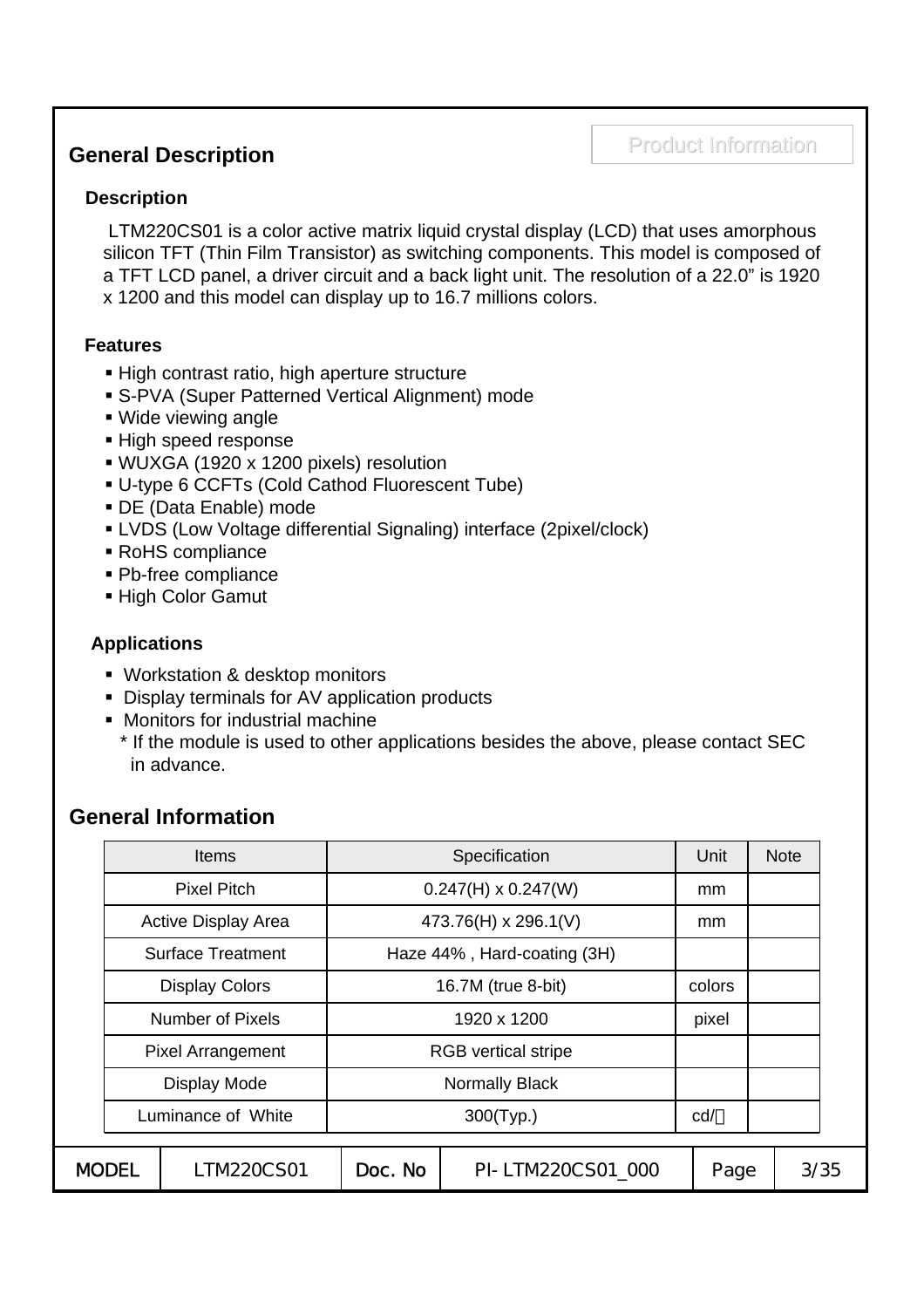#### **Mechanical Information**

|                | <b>Item</b>    |                                  | Typ.                     | Max.  | <b>Unit</b> | <b>Note</b>          |
|----------------|----------------|----------------------------------|--------------------------|-------|-------------|----------------------|
|                | Horizontal (H) | 497.26<br>497.76<br>498.26<br>mm |                          |       |             |                      |
| Module<br>size | Vertical (V)   | 319.6                            | 320.1                    | 320.6 | mm          | w/o inverter ass'y   |
|                | Depth (D)      | $\overline{\phantom{0}}$         | $\overline{\phantom{a}}$ | 36.3  | mm          | TBD                  |
| Weight         |                |                                  | $\overline{\phantom{a}}$ | 3000  | g           | LCD module only      |
|                |                |                                  | ٠                        |       | g           | w/ Inverter assembly |

Note (1) Mechanical tolerance is  $\pm$  0.5mm unless there is a special comment.

### **1. Absolute Maximum Ratings**

If the condition exceeds maximum ratings, it can cause malfunction or unrecoverable damage to the device.

| <b>Item</b>                                        | Symbol                      | Min.    | Max. | Unit | <b>Note</b> |
|----------------------------------------------------|-----------------------------|---------|------|------|-------------|
| Power Supply Voltage                               | V <sub>dd</sub>             | GND-0.5 | 5.5  | V    |             |
| Data Signal                                        | $V_{sig}$                   |         | 5    | V    |             |
| Storage temperature                                | $\mathsf{T}_{\texttt{STG}}$ | $-20$   | 60   |      | (1          |
| Glass surface temperature<br>(Operation condition) | $\mathsf{T}_{\mathsf{OPR}}$ | 0       | 50   |      |             |
| Shock (non - operating)                            | $S_{\text{nop}}$            |         | 50   | G    | (2)         |
| Vibration (non - operating)                        | $V_{\mathsf{nop}}$          |         | 1.5  | G    | (3)         |

Note (1) Ta=  $25 \pm 2$  °C

| <b>MODEL</b> | TM220CS01 | Doc. No | PI-LTM220CS01 000 | Page | 4/35 |
|--------------|-----------|---------|-------------------|------|------|
|--------------|-----------|---------|-------------------|------|------|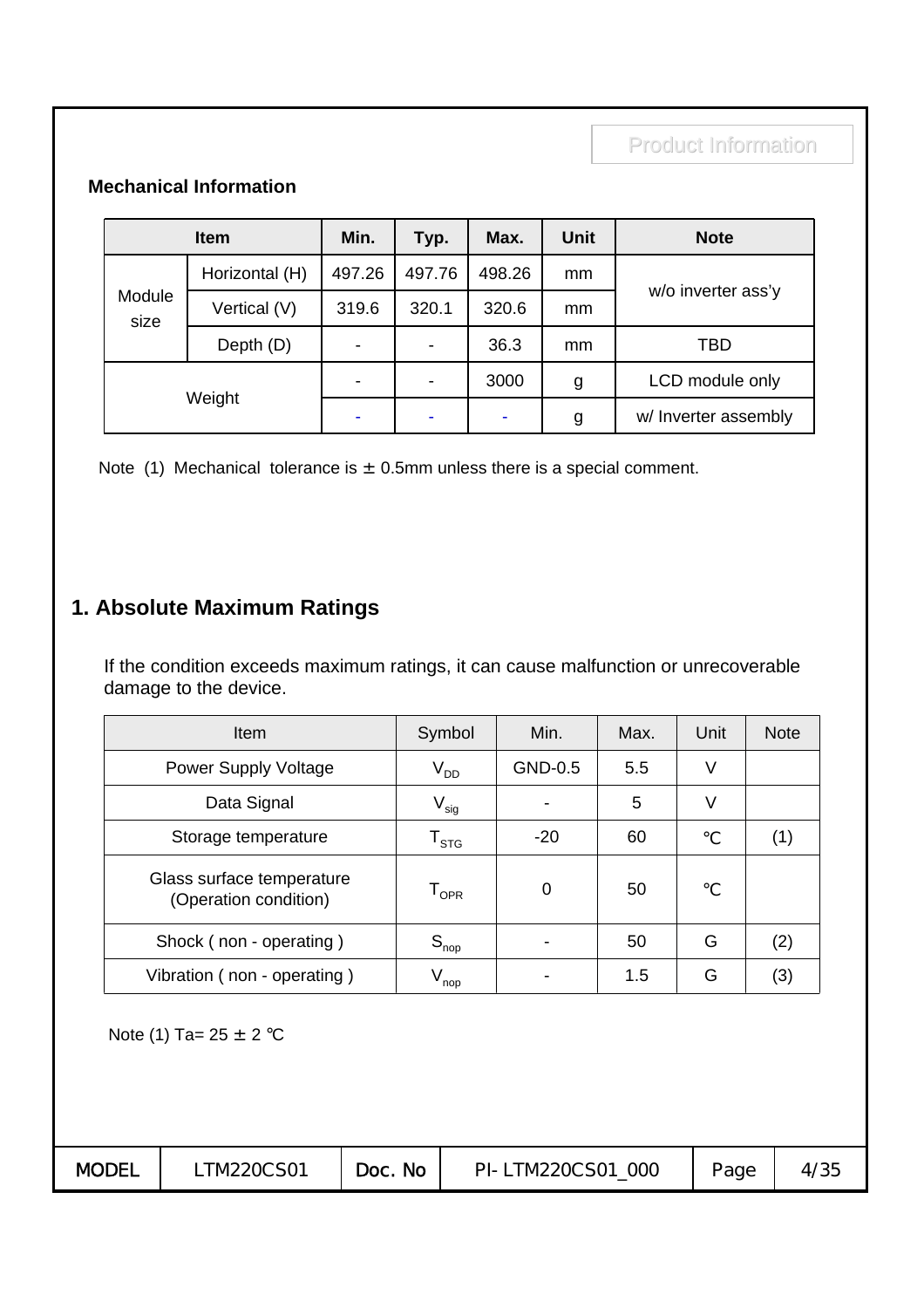- (1) Temperature and relative humidity range are shown in the figure below.
	- a. 90 % RH Max. (Ta 39 °C)
	- b. Maximum wet-bulb temperature at 39 °C or less. (Ta 39 °C)
	- c. No condensation
- (2) 11ms, sine wave, one time for  $\pm X$ ,  $\pm Y$ ,  $\pm Z$  axis
- (3) 10-300 Hz, Sweep rate 10min, 30min for X,Y,Z axis



#### **Fig. Temperature and Relative humidity range**

| <b>MODEL</b> | TM220CS01 | Doc. No | PI-LTM220CS01 000 | Page | 5/35 |
|--------------|-----------|---------|-------------------|------|------|
|              |           |         |                   |      |      |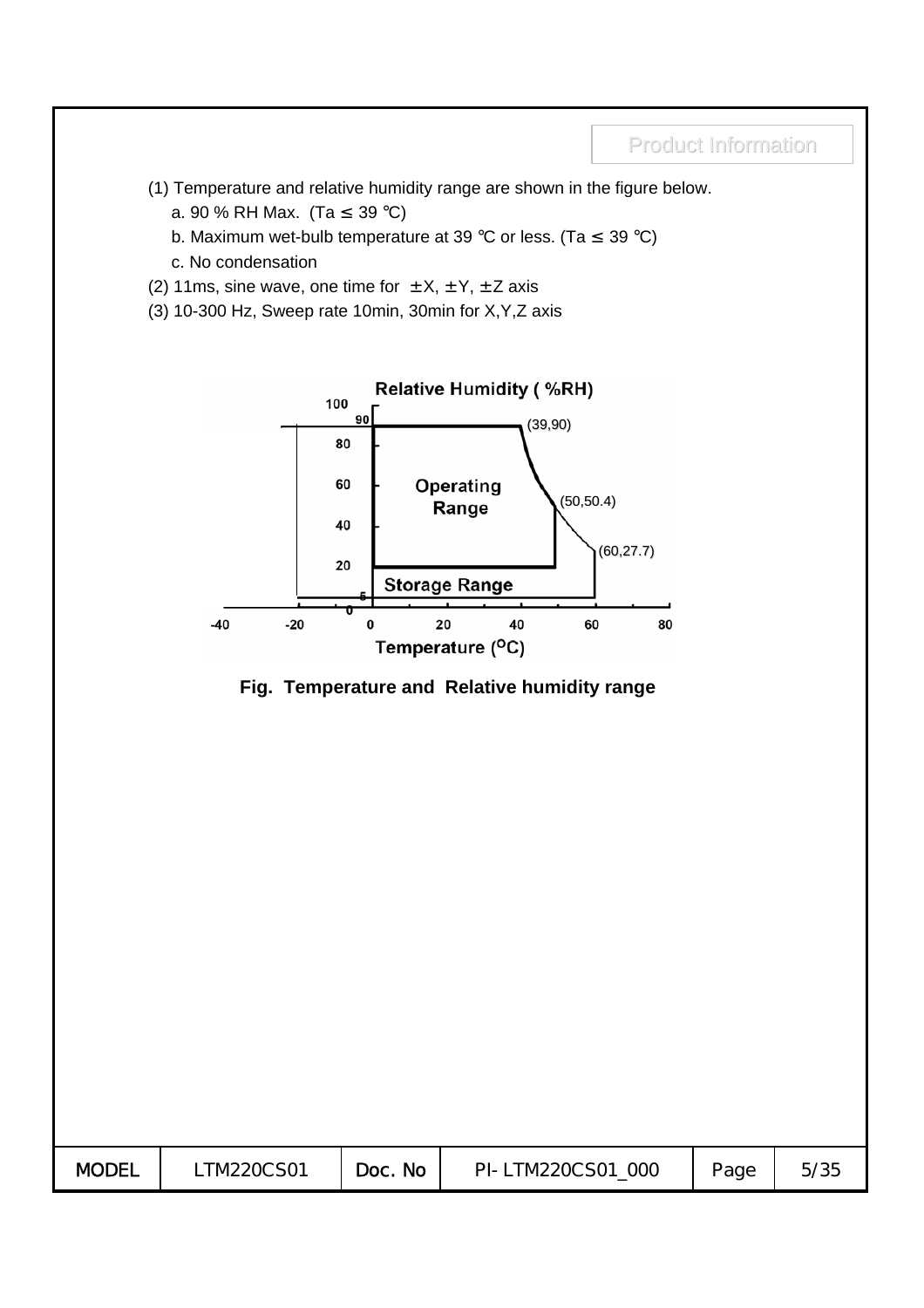# **2. Optical Characteristics Product Information**

The optical characteristics should be measured in a dark room or equivalent. Measuring equipment : SR-3, RD-80S (TOPCON), EZ-Contrast (Eldim)

|                                             |      |             |               | $(Ta = 25 \pm 2^{\circ}C, VDD=5V,$ fv= 60Hz, fDCLK=77MHz, IL = 6.0mArms) |                          |                              |                              |       |                             |         |                |  |  |  |
|---------------------------------------------|------|-------------|---------------|--------------------------------------------------------------------------|--------------------------|------------------------------|------------------------------|-------|-----------------------------|---------|----------------|--|--|--|
|                                             | Item |             | Symbol        | Condition                                                                | Min.                     | Typ.                         | Max.                         | Unit  | <b>Note</b>                 |         |                |  |  |  |
| <b>Contrast Ratio</b><br>(Center of screen) |      |             | C/R           |                                                                          | (700)                    | (1,000)                      |                              |       | (3)<br>SR-3                 |         |                |  |  |  |
| Response                                    |      | On/Off      | $Tr + Tf$     |                                                                          |                          | 16                           | 20                           | msec  | (5)<br><b>RD-80S</b>        |         |                |  |  |  |
| Time                                        |      | G-To-G      | $T_{G-G,AVG}$ |                                                                          |                          | 6                            | $\overline{\phantom{m}}$     | msec  | <b>RD-80S</b>               |         |                |  |  |  |
| Luminance of White<br>(Center of screen)    |      |             | $Y_L$         |                                                                          | 250                      | 300                          |                              | cd/m2 | (6)<br>SR-3                 |         |                |  |  |  |
|                                             |      |             | <b>Rx</b>     |                                                                          |                          | (0.659)                      |                              |       |                             |         |                |  |  |  |
|                                             |      | Red         | <b>Ry</b>     |                                                                          |                          | (0.327)                      |                              |       |                             |         |                |  |  |  |
|                                             |      |             | Gx            | Normal                                                                   |                          | (0.216)                      |                              |       |                             |         |                |  |  |  |
| Color                                       |      | Green       | Gy            | $L_{\rm R}$ =0                                                           |                          | (0.681)                      |                              |       |                             |         |                |  |  |  |
| Chromaticity<br>(CIE 1931)                  |      |             | Bx            | $v_{,D}=0$                                                               | $-0.030$                 | (0.147)                      | $+0.030$                     |       |                             |         |                |  |  |  |
|                                             |      | <b>Blue</b> | By            | Viewing<br>Angle                                                         |                          | (0.070)                      |                              |       |                             |         |                |  |  |  |
|                                             |      |             | Wx            |                                                                          |                          | 0.313                        |                              |       |                             |         |                |  |  |  |
|                                             |      | White       | Wy            |                                                                          |                          | 0.329                        |                              |       | (7), (8)                    |         |                |  |  |  |
|                                             |      | Red         | Ru'           |                                                                          | $\overline{\phantom{a}}$ | (0.470)                      | $\blacksquare$               |       | SR-3                        |         |                |  |  |  |
|                                             |      |             | Rv'           |                                                                          | ٠                        | (0.525)                      | $\qquad \qquad \blacksquare$ |       |                             |         |                |  |  |  |
|                                             |      | Green       | Gu'           |                                                                          | $\overline{\phantom{0}}$ | (0.080)                      | $\blacksquare$               |       |                             |         |                |  |  |  |
| Color<br>Chromaticity                       |      |             | Gv'           |                                                                          |                          |                              |                              |       | $\overline{\phantom{0}}$    | (0.571) | $\blacksquare$ |  |  |  |
| (CIE 1976)                                  |      | <b>Blue</b> | Bu'           |                                                                          |                          | (0.166)                      |                              |       |                             |         |                |  |  |  |
|                                             |      |             | Bv'           |                                                                          |                          | (0.178)                      | ä,                           |       |                             |         |                |  |  |  |
|                                             |      | White       | Wu'           |                                                                          |                          | 0.198                        |                              |       |                             |         |                |  |  |  |
|                                             |      |             | Wv'           |                                                                          |                          | 0.468                        | ٠                            |       |                             |         |                |  |  |  |
| C.G.L                                       |      | White       | u'v'          |                                                                          | -                        | $\qquad \qquad \blacksquare$ | 0.02                         |       | (9)                         |         |                |  |  |  |
| * C.G.L : Color Grayscale Linearity         |      |             |               |                                                                          |                          |                              |                              |       | (continue to the next page) |         |                |  |  |  |
| <b>MODEL</b>                                |      | LTM220CS01  |               | Doc. No                                                                  |                          | PI-LTM220CS01_000            |                              |       | Page                        | 6/35    |                |  |  |  |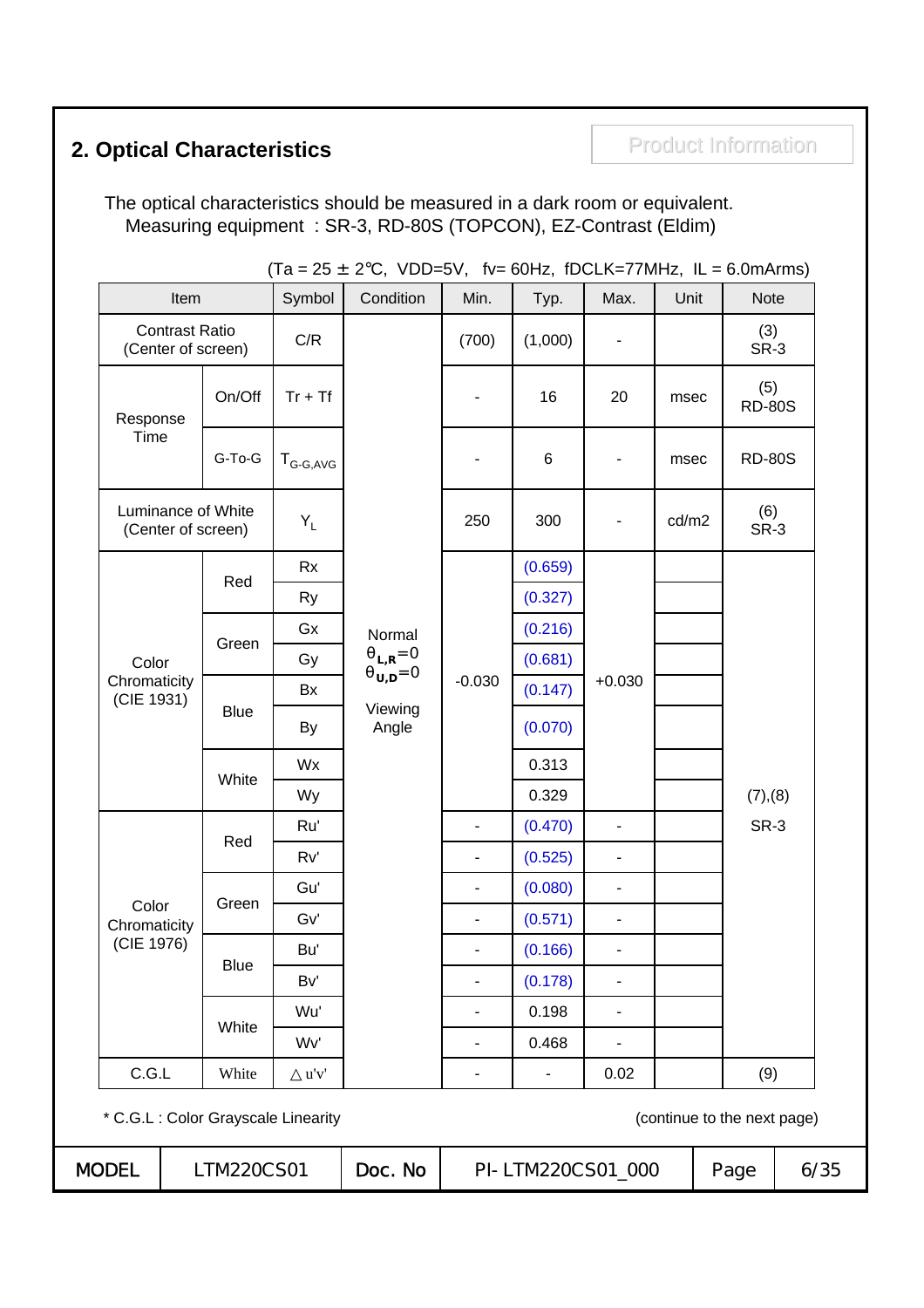| Item                                       |      | Symbol           | Condition        | Min. | Typ. | Max. | Unit    | <b>Note</b>            |
|--------------------------------------------|------|------------------|------------------|------|------|------|---------|------------------------|
| <b>Color Gamut</b>                         |      | ۰                |                  |      | 92   | ۰    | %       |                        |
| <b>Color Temperature</b>                   |      | -                |                  |      | 6500 | ٠    | K       |                        |
|                                            | Hor. |                  |                  | 80   | 89   | ٠    | Degrees |                        |
| Viewing<br>Angle                           |      | R                | CR 10            | 80   | 89   | ٠    |         | (8)<br>EZ-<br>Contrast |
|                                            | Ver. | U                |                  | 80   | 89   | ٠    |         |                        |
|                                            |      | D                |                  | 80   | 89   | ۰    |         |                        |
|                                            |      |                  |                  |      | 75   | ٠    |         |                        |
| Viewing                                    | Hor. | R                | <b>CR</b><br>100 |      | 75   |      |         | (8)<br>EZ-             |
| Angle                                      | Ver. | U                |                  |      | 65   | ۰    | Degrees | Contrast               |
|                                            |      | D                |                  |      | 65   | ۰    |         |                        |
| <b>Brightness Uniformity</b><br>(9 Points) |      | $B_{\text{uni}}$ |                  |      | ٠    | 25   | %       | (4)<br>SR-3            |

Note (1) Test Equipment Setup

The measurement should be executed in a stable, windless and dark room between 30min after lighting the back light at the given temperature for stabilization of the back light. This should be measured in the center of screen.

Single lamp current : 6.0mA Environment condition : Ta =  $25 \pm 2$  °C

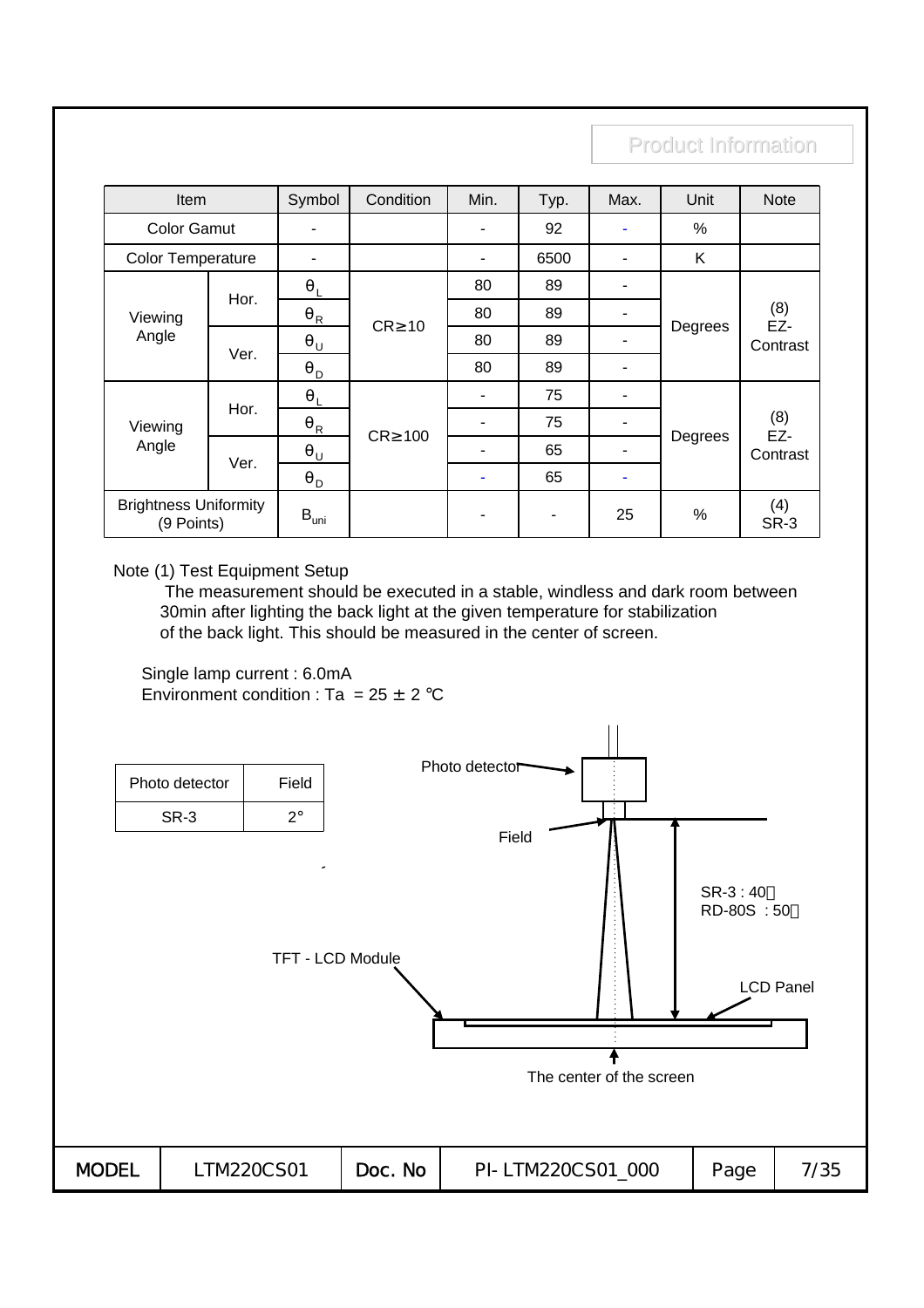Note (2) Definition of test point



Note (3) Definition of Contrast Ratio (C/R)

: Ratio of gray max (Gmax) & gray min (Gmin) at the center point of the panel

$$
CR = \frac{G \max}{G \min}
$$

Gmax : Luminance with all pixels white Gmin : Luminance with all pixels black

Note (4) Definition of 9 points brightness uniformity

 $Buni = 100 \times \frac{(B \max - B)}{2}$ *B*  $= 100 \times \frac{(B \max - B \min)}{B}$ max

> Bmax : Maximum brightness with all pixels white Bmin : Minimum brightness with all pixels white

| <b>No</b><br>Page | <b>MODEL</b> | TM220CS01 | Doc. | PI-LTM220CS01<br>000 |  | 8/35 |
|-------------------|--------------|-----------|------|----------------------|--|------|
|-------------------|--------------|-----------|------|----------------------|--|------|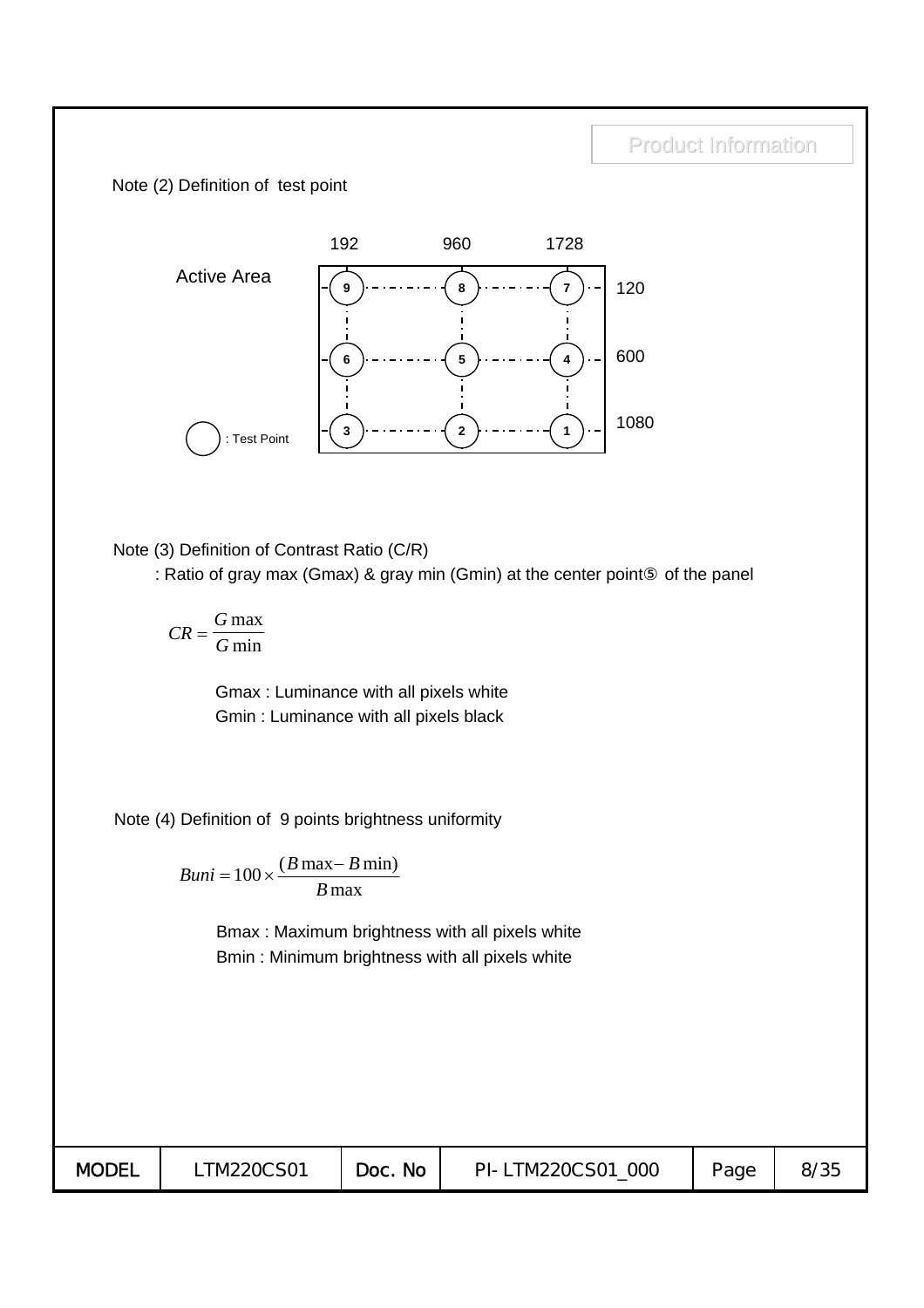Product Information Note (5) Definition of Response time a. On/Off response time : Sum of Tr, Tf Display Data Black (TFT OFF) White (TFT ON) Black (TFT OFF)  $T_R$   $\leftarrow$   $\rightarrow$   $T_F$ 100% 90% **Optical** Response 10% 0% Timeb. Gray to Gray Response Time - Measuring gray : 31  $\rightarrow$  63, 63  $\rightarrow$  95, 95  $\rightarrow$  127, 127  $\rightarrow$  159, 159  $\rightarrow$  191, 191  $\rightarrow$  223 grays and vice versa -  $T_{G-G, avg}$ : Average response time of ones between above grays **(Example) 95 gray 127 gray 96 gray 128 gray White 100% Gray to Gray 90% Response 10% 0% Tr Tf Black** MODEL | LTM220CS01 | Doc. No | PI-LTM220CS01\_000 | Page | 9/35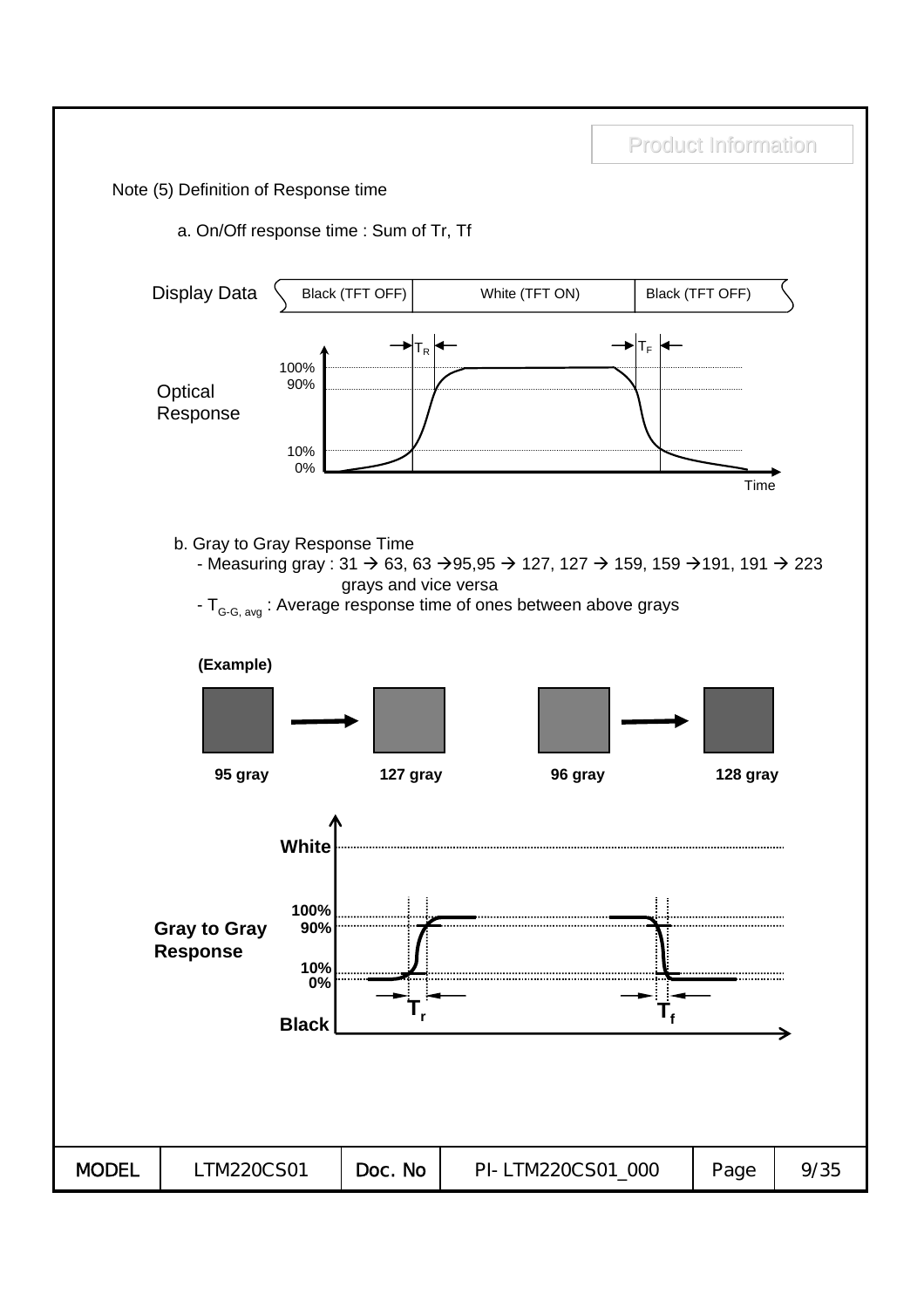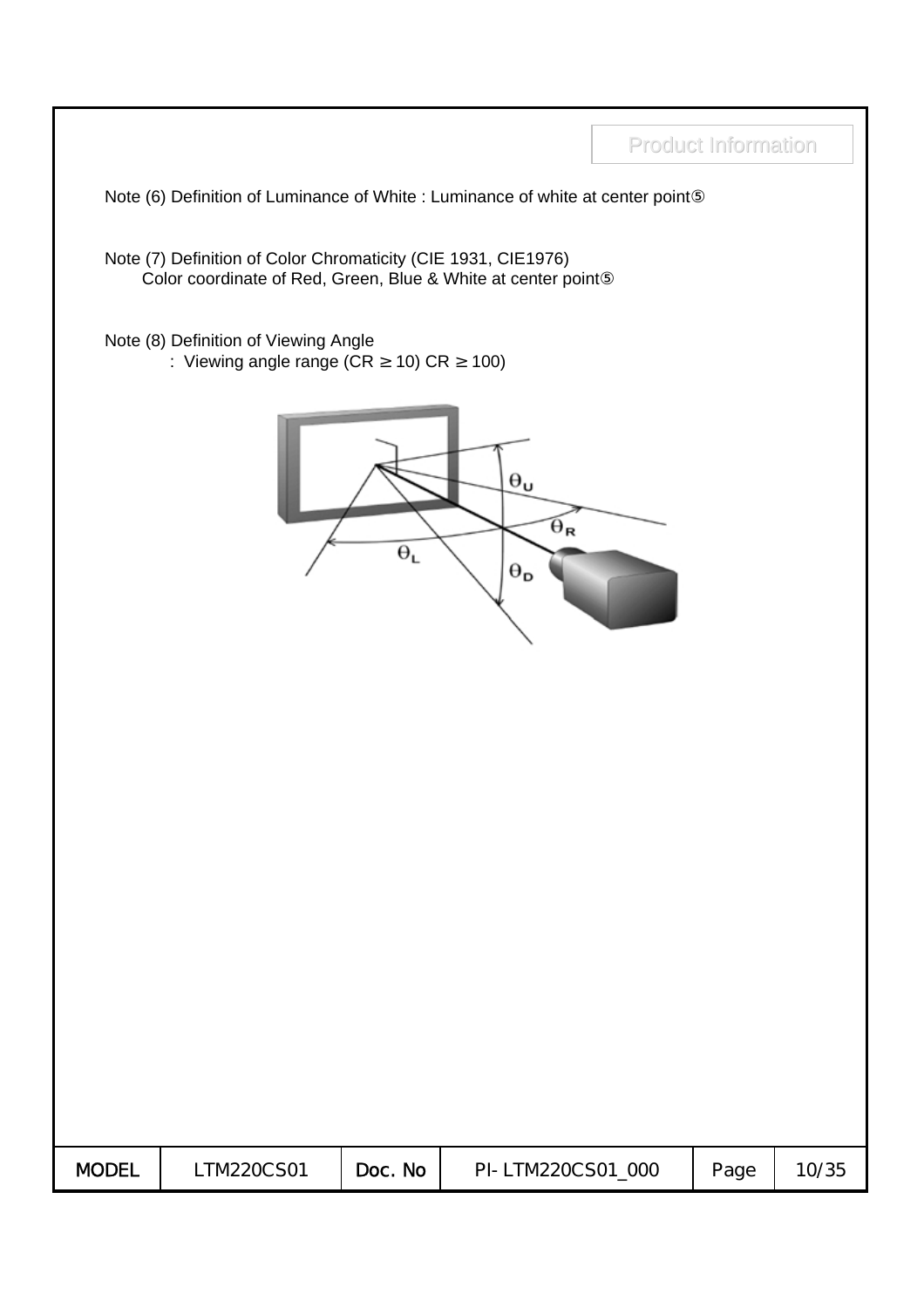Note (9) Color Grayscale Linearity

- a. Test image : 100% full white pattern with a test pattern as below
- b. Test pattern : Squares, 40mm by 40mm in size, filled with 255, 225, 195, 165, 135 and 105 grays steps should be arranged at the center of the screen.



c. Test method

-1<sup>st</sup> gray step : move a square of 255 gray level should be moved into the center of the screen and measure luminance and u' and v' coordinates.

- Next gray step : Move a 225 gray square into the center and measure both luminance and coordinates, too.

d. Test evaluation

$$
\Delta u' v' = \sqrt{(u'_{A} - u'_{B})^{2} + (v'_{A} - v'_{B})^{2}}
$$

Where A, B : 2 gray levels found to have the largest color differences between them i.e. get the largest u' and v' of each 6 pair of u' and v' and calculate the u'v'.

| <b>MODEL</b> | TM220CS01 | Doc. No | OOC<br>PI-LTM220CS01 | Page |  |
|--------------|-----------|---------|----------------------|------|--|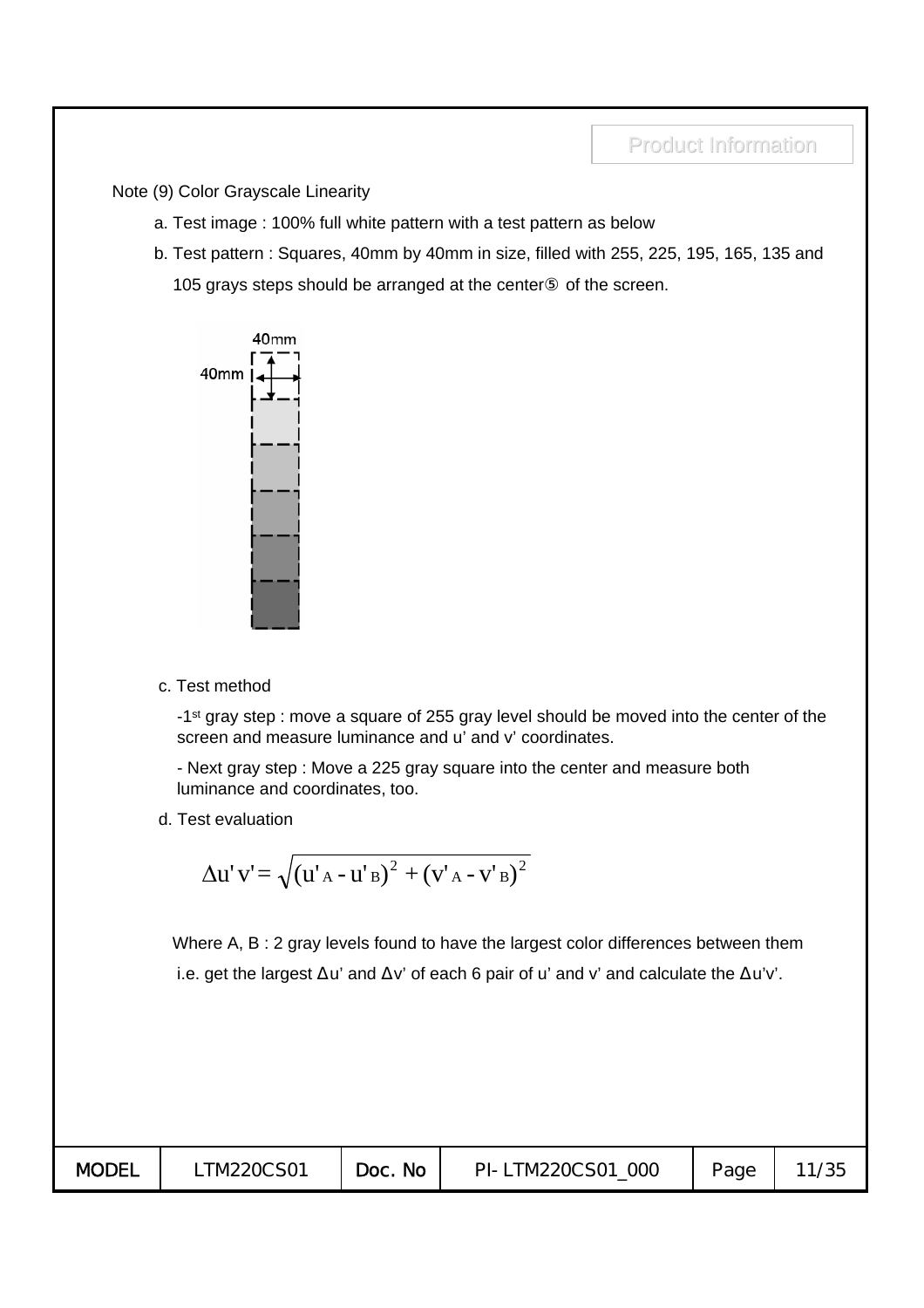# Product Information Product Information **3. Electrical Characteristics**

#### 3.1 TFT LCD Module

The connector for display data & timing signal should be connected.

 $Ta = 25^{\circ}C$ 

|                                             | Item                                          | Symbol                       | Min.                 | Typ.    | Max.                     | Unit       | <b>Note</b> |
|---------------------------------------------|-----------------------------------------------|------------------------------|----------------------|---------|--------------------------|------------|-------------|
|                                             | <b>Voltage of Power Supply</b>                | $V_{DD}$                     | 4.5                  | 5.0     | 5.5                      | $\vee$     | (1)         |
|                                             | Differential Input                            | High                         |                      |         | $+100$                   | mV         | (2)         |
|                                             | Voltage for LVDS<br><b>Receiver Threshold</b> | Low                          | $-100$               |         |                          | mV         |             |
| <b>LVDS</b><br>Input<br>Characteri<br>stics | <b>LVDS</b> skew                              | $\mathfrak{t}_{\text{SKEW}}$ | $-300$               |         | 300                      |            | (3)         |
|                                             | Differential input<br>voltage                 | $ V_{ID} $                   | 200                  |         | 600                      | mV         | (4)         |
|                                             | Input voltage range<br>(single-ended)         | $V_{IN}$                     | $\mathbf 0$          |         | 2.4                      | $\vee$     | (4)         |
|                                             | Common mode<br>voltage                        | $\rm V_{\rm CM}$             | $0+$<br>$ V_{ID} /2$ | 1.2     | $2.4 -$<br>$ V_{ID} /2$  | $\vee$     | (4)         |
|                                             | Input current                                 | $I_{IN}$                     |                      |         | ± 10                     |            |             |
| Current of                                  | (a) Black                                     |                              |                      | (1,700) |                          | mA         |             |
| Power                                       | (b) White                                     | $I_{DD}$                     | -                    | (2,000) | $\overline{\phantom{0}}$ | mA         | (5), (6)    |
| Supply                                      | (c) Dot                                       |                              |                      | (2,400) | (3,000)                  | mA         |             |
|                                             | <b>Vsync Frequency</b>                        | $f_V$                        | 59                   | 60      | 61                       | Hz         |             |
|                                             | <b>Hsync Frequency</b>                        | $\mathsf{f}_{\mathsf{H}}$    | 72.8                 | 74      | 75.3                     | kHz        |             |
|                                             | Main Frequency                                | $f_{DCLK}$                   | 75.7                 | 77.0    | 78.3                     | <b>MHz</b> |             |
|                                             | <b>Rush Current</b>                           | <b>I</b> RUSH                |                      |         | 5.0                      | A          | (7)         |

Note (1) The ripple voltage should be controlled under 10% of  $V_{DD}$ .

| <b>MODEL</b> | TM220CS01 | Doc. No | PI-LTM220CS01<br>000 | Page | 12/35 |
|--------------|-----------|---------|----------------------|------|-------|
|--------------|-----------|---------|----------------------|------|-------|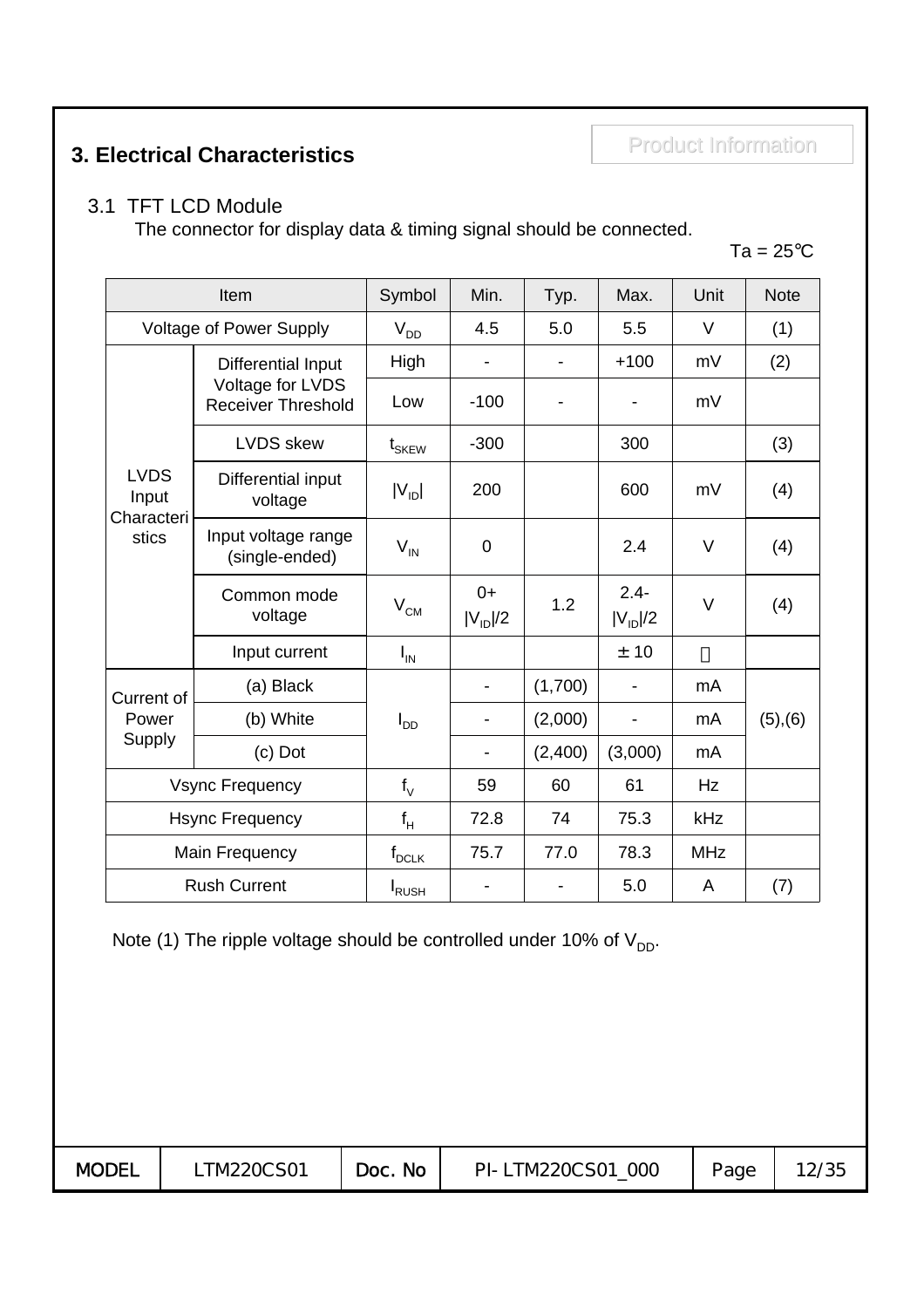Product Information (2) Differential receiver voltage definitions and propagation delay and transition time test circuit a. All input pulses have frequency = 10MHz,  $t<sub>R</sub>$  or  $t<sub>F</sub>=1$ ns b.  $C_{\text{L}}$  includes all probe and fixture capacitance  $R_{IN+}$ Inputs o R<sub>OUT</sub>  $V_{ID} = V_{IA} - V_{IB}$ Note a.  $\bar{C}_L$  $R_{\mid N}$ Note b.  $V_{\text{IC}} = (V_{\text{IA}} +$  $V_{IB}$ /2 (3) LVDS Receiver DC parameters are measured under static and steady conditions which may not be reflective of its performance in the end application. T LVDS Clk $V_{\text{DIFF}} = 0 \vee \cancel{\#}$  and  $V_{\text{DIFF}} = 0 \vee \cancel{\#}$ **Differential** LVDS Data **Differential** RX +/- Tekem where tskew : skew between LVDS clock & LVDS data, T : 1 period time of LVDS clock cf) (-/+) of 380psec means LVDS data goes before or after LVDS clock. (4) Definition of  $V_{ID}$  and  $V_{CM}$  using single-end signals  $2.4V$  $|V_{ID}|$ =200mV  $V<sub>CM</sub>=2.3V$  $|V_{ID}|$ =600m $V$  $2.2V$  $V_{CM} = 2.11$  $1.8V$ 425V  $V_{CM} = 1.25V$  $|V_{ID}|$ =350mV  $1.075V$  $0.6V$  $V_{CM} = 300$ m .200mV  $|V_{ID}|$ =600mV  $|V_{1D}|$ =200mV  $V_{CM} = 100$ mV  $O<sub>0</sub>$  $\sqrt{7}$  $V_{CM} = (300 \text{mV to } 2.1 \text{V})$ ;  $|V_{1D}| = 600 \text{mV}$  $V_{CM} = (1.25V)$ ;  $|V_{ID}| = 350$ mV  $V_{CM}$ =(100mV to 2.3V);  $|V_{ID}|$ =200mV  $V_{CM}$  range with Minimum  $|V_{ID}|$ **Typical Application**  $V_{\text{CM}}$  range with Minimum  $|V_{\text{ID}}|$ **MODEL** | LTM220CS01 | Doc. No | PI-LTM220CS01\_000 | Page | 13/35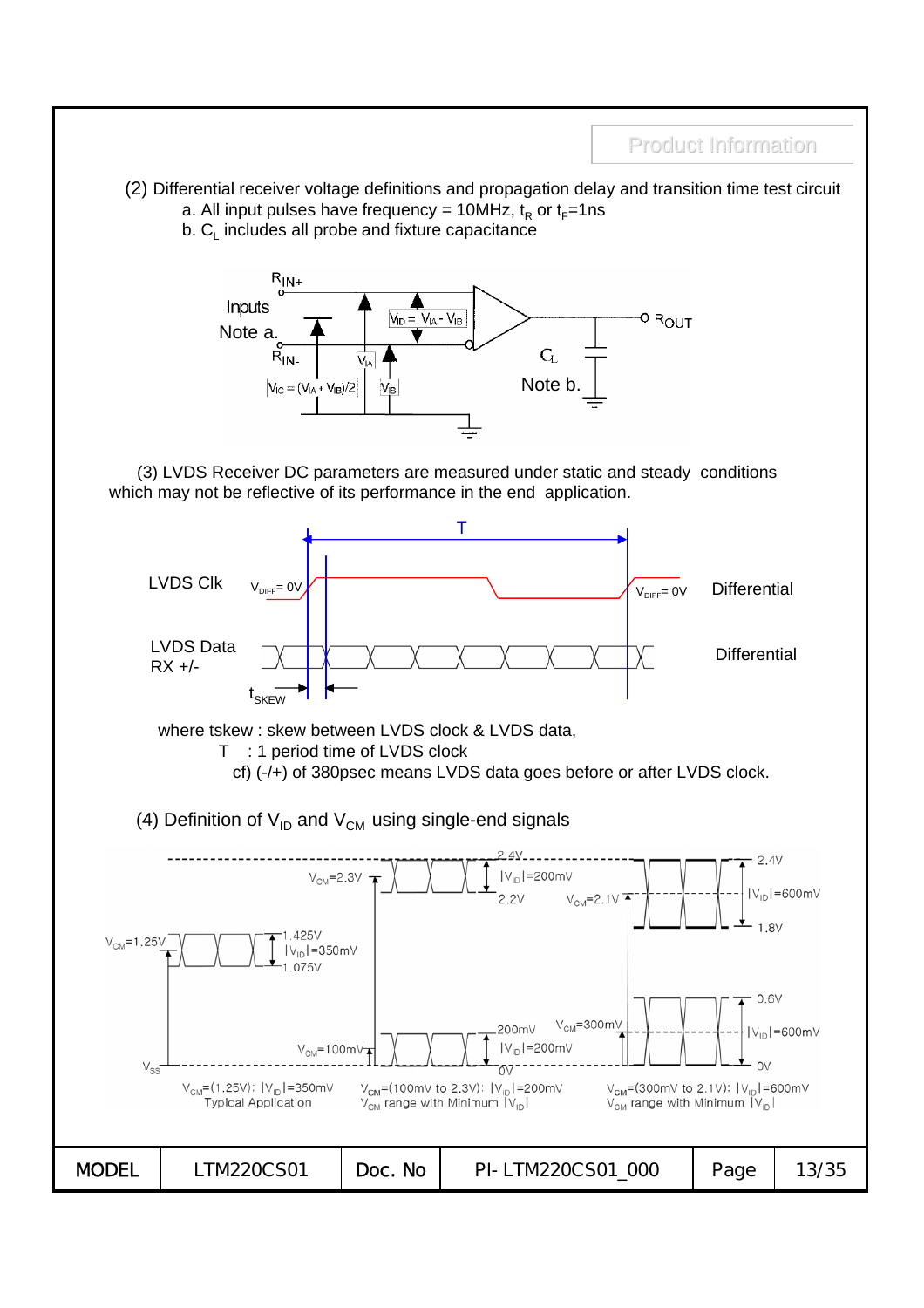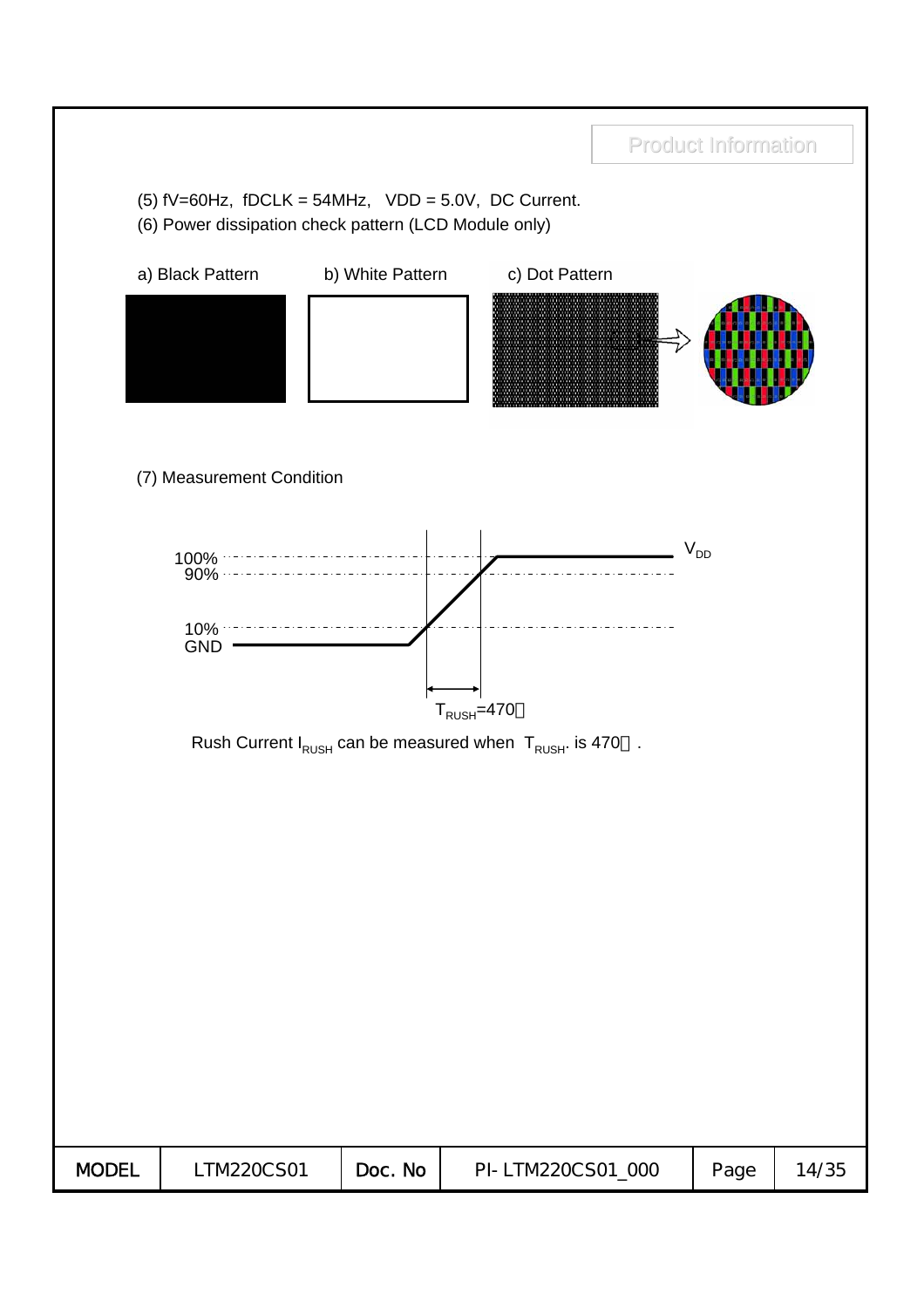#### 3.2 Back Light Unit

The back light unit is a direct lighting with U-type 6 CCFTs (Cold Cathode Cathode Fluorescent Tube ). The characteristics of two dual lamps are shown in the following tables.

Ta= $25 \pm 2$ °C

|          | Item                       | Symbol  | Min.           | Typ.   | Max.          | Unit        | <b>Note</b> |
|----------|----------------------------|---------|----------------|--------|---------------|-------------|-------------|
|          | <b>Lamp Current</b>        | ı'r     | (5.5)          | (6.0)  | (7.0)         | mArms       | (1)         |
|          | <b>PWM Dimming Duty</b>    |         | (30)           |        | 100           | %           | @6.0mA      |
|          | Lamp Voltage               | $V_{L}$ | $\blacksquare$ | (1780) |               | <b>Vrms</b> | @6.0mA      |
|          | Lamp Frequency             | $f_{L}$ | (40)           |        | (60)          | kHz         | (3)         |
|          | <b>Operating Life Time</b> | Hr      | (30,000)       |        |               | Hour        | (4)         |
| Inverter | Asymmetry rate             | Wasy    |                |        | 10            | %           |             |
| waveform | Distortion rate            | Wdis    | 1.2726         | 1.414  | 1.5554        |             | (5)         |
|          |                            | Vs      |                |        | 0<br>: 2,950  | <b>Vrms</b> |             |
|          | <b>Startup Voltage</b>     |         |                |        | 25<br>: 2,360 |             | (6)         |

Note (1) Specified values are for a single lamp.

Lamp current is measured with current meter for high frequency as shown below. Refer to the following block diagram of the back light unit for more information.

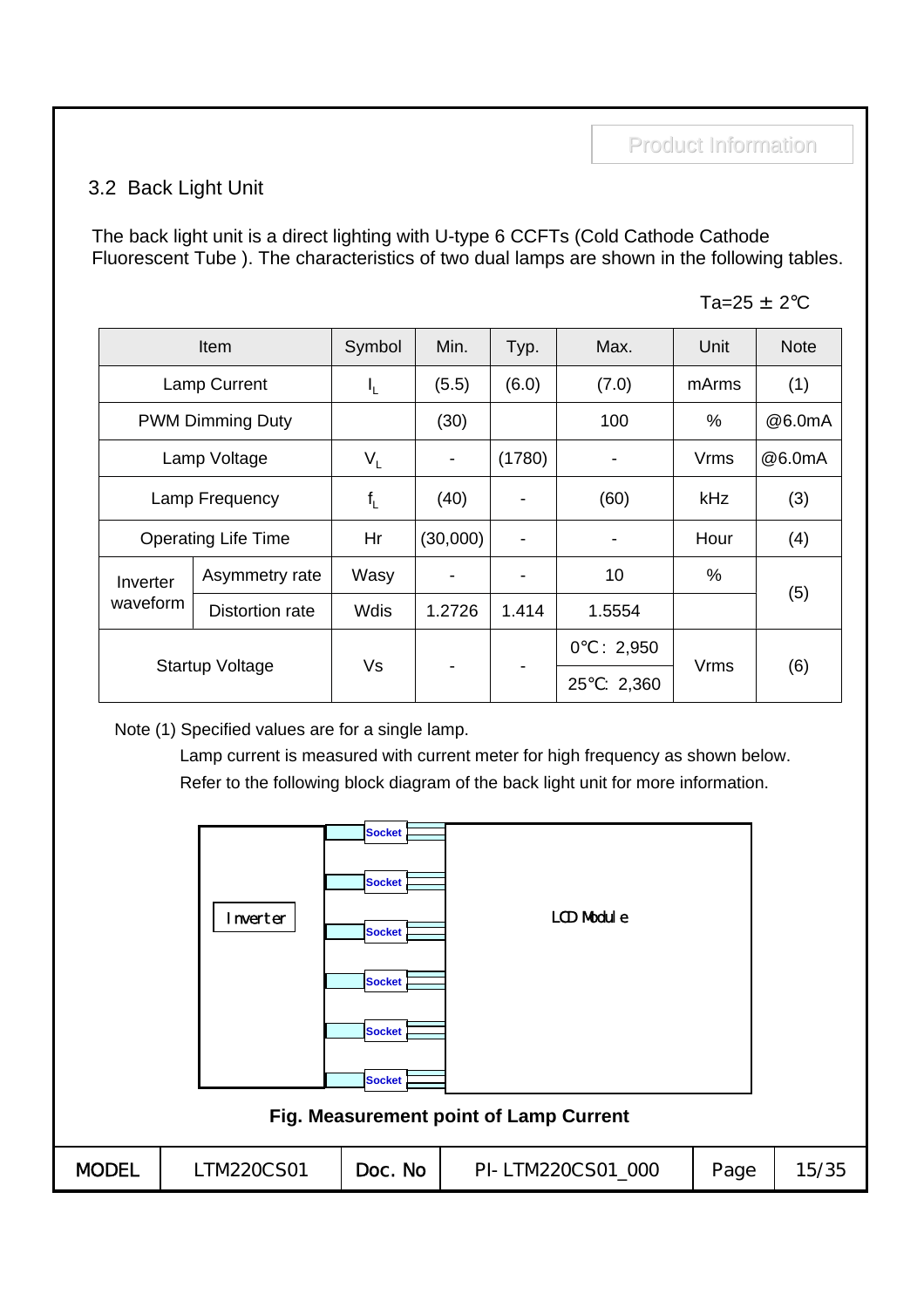(2) Lamp frequency which may produce interference with horizontal synchronous frequency may cause line flow on the display. Therefore lamp frequency should be detached from the horizontal synchronous frequency and its harmonics as far as possible in order to avoid interference.

(3) Life time (Hr) is defined as the time when brightness of a lamp unit itself becomes 50% or less than its original value at the condition of Ta =  $25 \pm 2^{\circ}$ C and  $I_1 = 6.0$ mArms

(4) Designing a system inverter intended to have better display performance, power efficiency and lamp reliability.

They would help increase the lamp lifetime and reduce leakage current.

- a. The measurement should be done at typical lamp current.
- b. The asymmetry rate of the inverter waveform should be less than 10%.
- c. The distortion rate of the waveform should be  $2$  with  $\pm 10\%$  tolerance.
	- Inverter output waveform had better be more similar to ideal sine wave.



**Fig. Wave form of the inverter**

 $|I_{p}-I_{p}|$ *Irms*  $\frac{p- I_{\text{p}}}{I} \times 100$ **Asymmetry rate** 

**Distortion rate** 

$$
\Big|\frac{I_{\rm p}}{I_{\rm rms}}\Big| \text{ or } \Big|\frac{I_{\rm -p}}{I_{\rm rms}}\Big|
$$

(5) If an inverter has shutdown function, it should keep its output for over 1 second even if the lamp connector is open. Otherwise the lamps may not be turned on.

| <b>MODEL</b> | TM220CS01 | <b>No</b><br>Doc. | PI-LTM220CS01<br>000 | Page | 6/35 |
|--------------|-----------|-------------------|----------------------|------|------|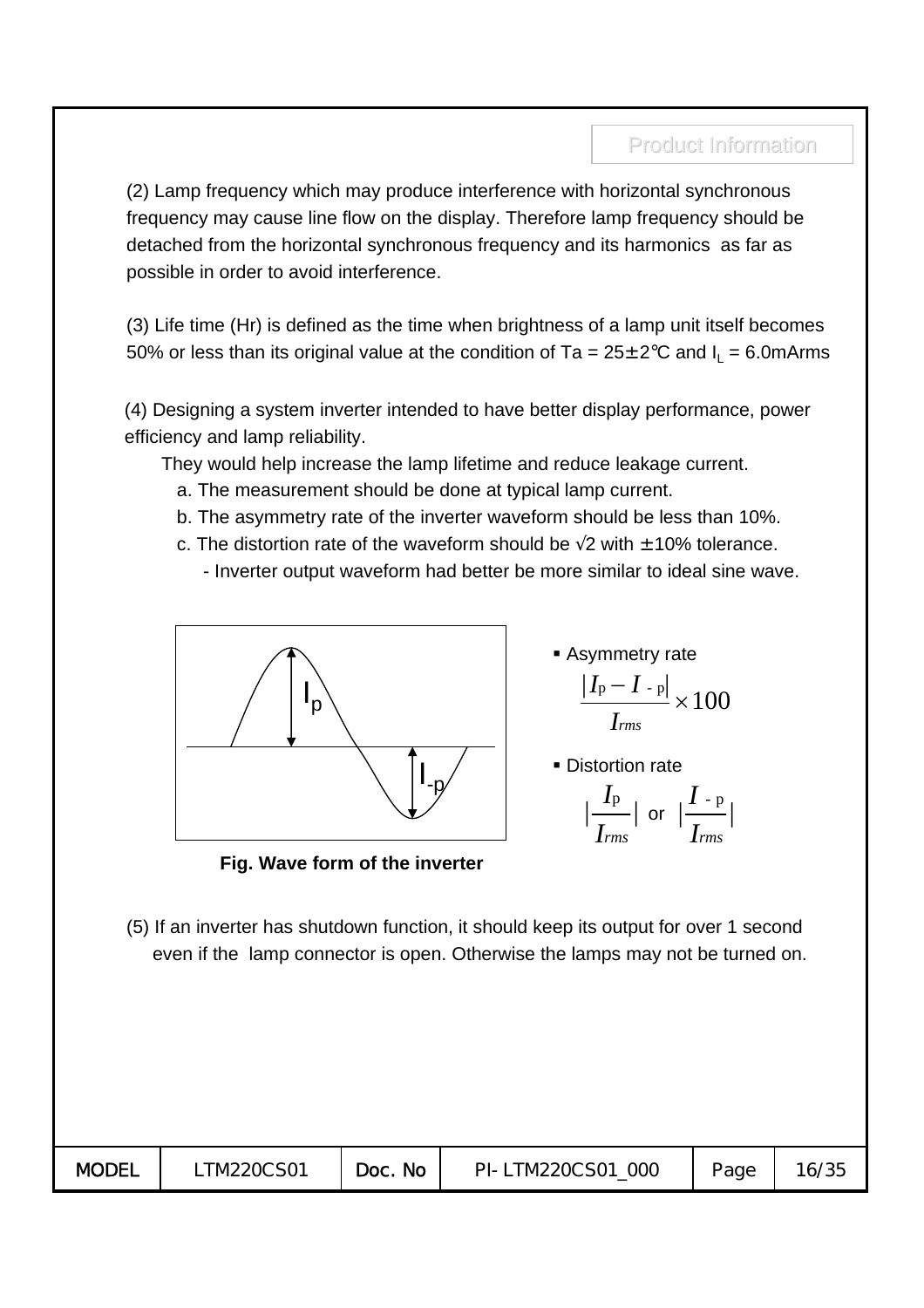# **4. BLOCK DIAGRAM Product Information**

#### 4.1 TFT LCD Module



#### 4.2 Back Light Unit Connector : SOCKET Type

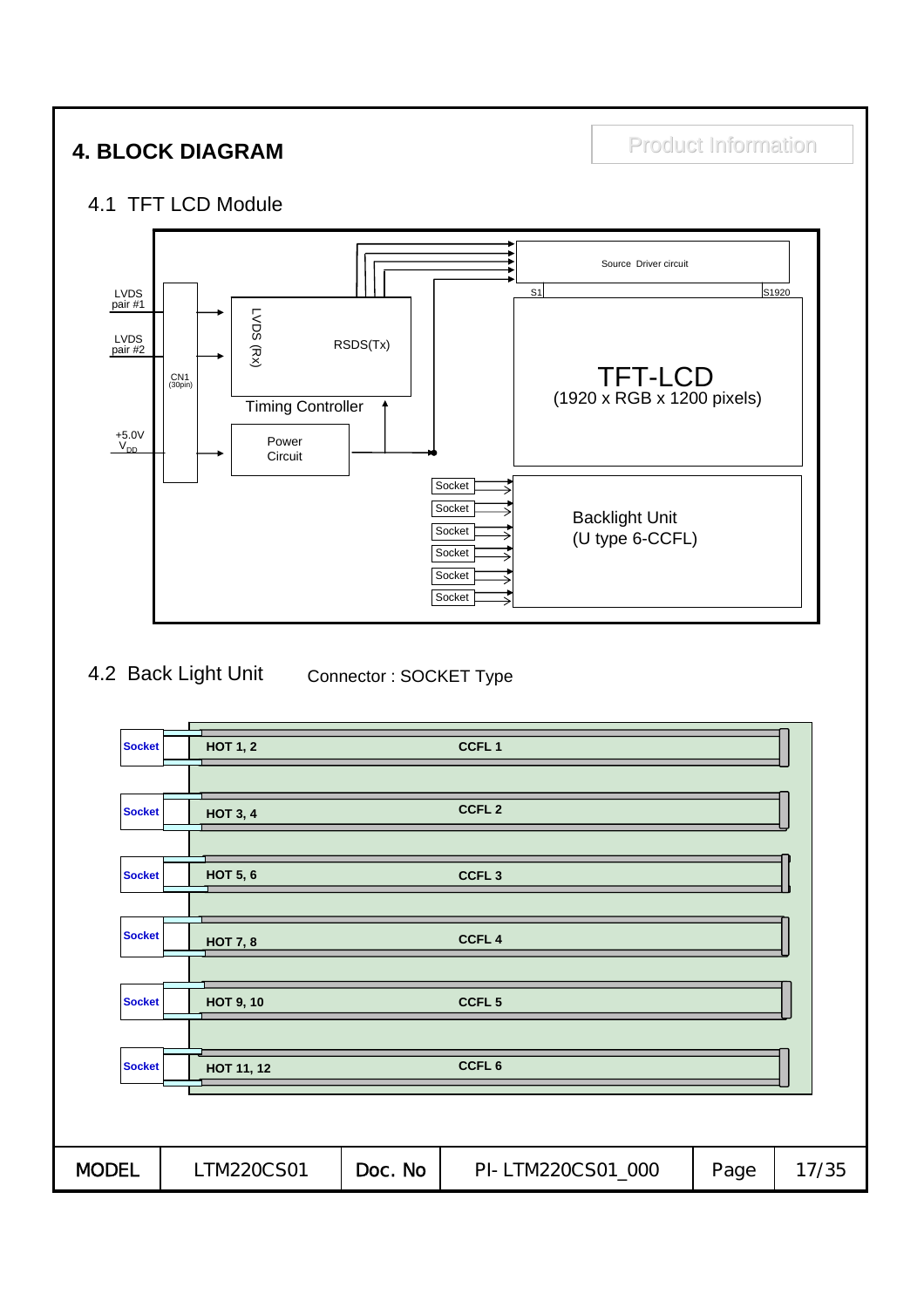# **5. Input Terminal Pin Assignment Fig. 10. 12. Product Information**

5.1. Input Signal & Power ( Connector : UJU, IS100-L30O-C23 or equivalent )

| PIN NO         | <b>SYMBOL</b>                                               |                   | <b>FUNCTION</b>                                                              |      |       |
|----------------|-------------------------------------------------------------|-------------------|------------------------------------------------------------------------------|------|-------|
| 1              | <b>RXO0N</b>                                                |                   | Negative LVDS differential data output                                       |      |       |
| $\overline{2}$ | RXO0P                                                       |                   | Positive LVDS differential data output                                       |      |       |
| 3              | RXO1N                                                       |                   | Negative LVDS differential data output                                       |      |       |
| 4              | RXO1P                                                       |                   | Positive LVDS differential data output                                       |      |       |
| 5              | RXO2N                                                       |                   | Negative LVDS differential data output                                       |      |       |
| 6              | RXO <sub>2</sub> P                                          |                   | Positive LVDS differential data output                                       |      |       |
| $\overline{7}$ | <b>GND</b>                                                  | Ground            |                                                                              |      |       |
| 8              | RXOC-                                                       |                   | Negative Sampling Clock (ODD data)                                           |      |       |
| 9              | RXOC+                                                       |                   | Positive Sampling Clock (ODD data)                                           |      |       |
| 10             | RXO3N                                                       |                   | Negative LVDS differential data output                                       |      |       |
| 11             | RXO3P                                                       |                   | Positive LVDS differential data output                                       |      |       |
| 12             | <b>RXE0N</b>                                                |                   | Negative LVDS differential data output                                       |      |       |
| 13             | RXE0P                                                       |                   | Positive LVDS differential data output                                       |      |       |
| 14             | <b>GND</b>                                                  | Ground            |                                                                              |      |       |
| 15             | RXE <sub>1</sub> N                                          |                   | Negative LVDS differential data output                                       |      |       |
| 16             | RXE1P                                                       |                   | Positive LVDS differential data output                                       |      |       |
| 17             | <b>GND</b>                                                  | Ground            |                                                                              |      |       |
| 18             | RXE2N                                                       |                   | Negative LVDS differential data output                                       |      |       |
| 19             | RXE2P                                                       |                   | Positive LVDS differential data output                                       |      |       |
| 20             | RXEC-                                                       |                   | Negative Sampling Clock (EVEN data)                                          |      |       |
| 21             | RXEC+                                                       |                   | Positive Sampling Clock (EVEN data)                                          |      |       |
| 22             | RXE3N                                                       |                   | Negative LVDS differential data output                                       |      |       |
| 23             | RXE3P                                                       |                   | Positive LVDS differential data output                                       |      |       |
| 24             | <b>GND</b>                                                  | Ground            |                                                                              |      |       |
| 25             | <b>NC</b>                                                   |                   | * CE (For LCD internal use only. Do not connect)                             |      |       |
| 26             | <b>NC</b>                                                   |                   | * CTL (For LCD internal use only. Do not connect)                            |      |       |
| 27             | <b>VDD</b>                                                  |                   |                                                                              |      |       |
| 28             | <b>VDD</b>                                                  |                   |                                                                              |      |       |
| 29             | <b>VDD</b>                                                  | Power Supply: +5V |                                                                              |      |       |
| 30             | <b>VDD</b>                                                  |                   |                                                                              |      |       |
|                | The voltage applied to those pins should not exceed -200mV. |                   | * If the system already uses the 25, 26 pins, it should keep under GND level |      |       |
| MODEL          | LTM220CS01                                                  | Doc. No           | PI-LTM220CS01_000                                                            | Page | 18/35 |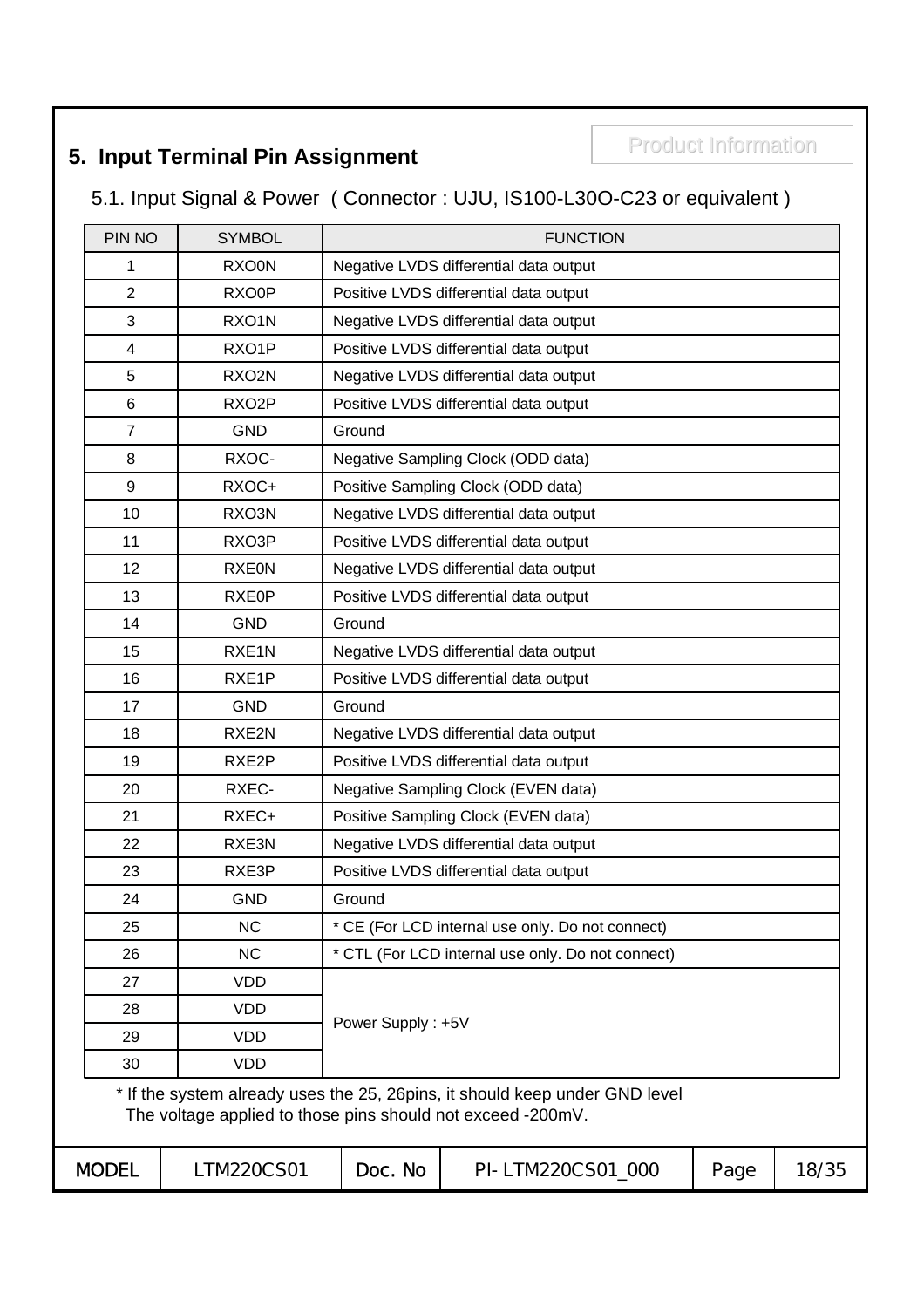|              |                                        |            |                                                                                                                                                                                                      | <b>Product Information</b> |       |
|--------------|----------------------------------------|------------|------------------------------------------------------------------------------------------------------------------------------------------------------------------------------------------------------|----------------------------|-------|
|              | Note) Pin number starts from Left side |            |                                                                                                                                                                                                      |                            |       |
|              | Pin No. 1                              | Pin No. 30 | <b>Control PCB</b>                                                                                                                                                                                   |                            |       |
|              | #1<br>L                                |            | #30<br><u> 888888888888888888888888888888</u>                                                                                                                                                        |                            |       |
|              | #1                                     |            | #30                                                                                                                                                                                                  |                            |       |
|              |                                        |            | Fig. Connector diagram                                                                                                                                                                               |                            |       |
|              | LCD's metal chassis.                   |            | a. All GND pins should be connected together and also be connected to the<br>b. All power input pins should be connected together.<br>c. All NC pins should be separated from other signal or power. |                            |       |
| <b>MODEL</b> | LTM220CS01                             | Doc. No    | PI-LTM220CS01_000                                                                                                                                                                                    | Page                       | 19/35 |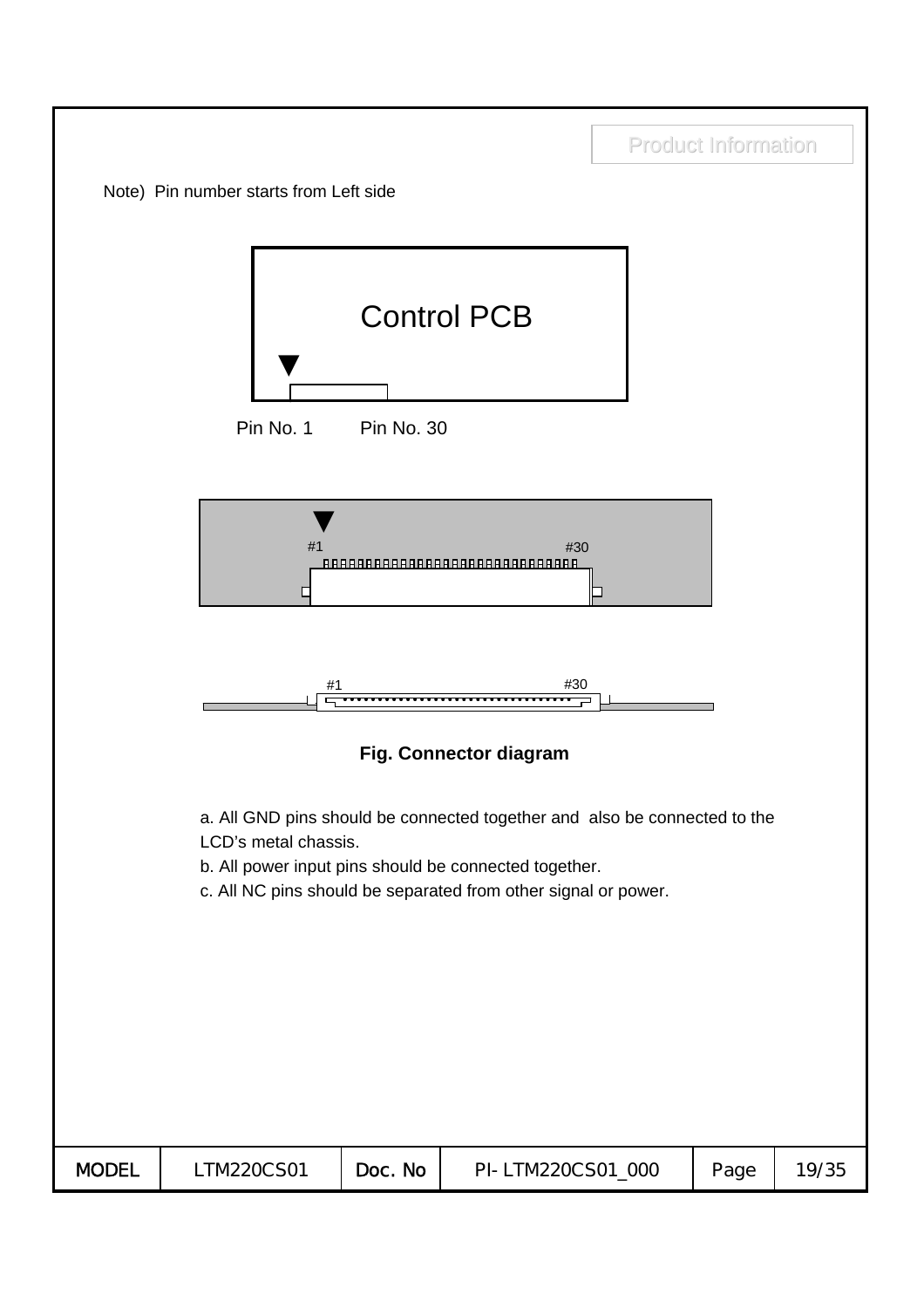### 5.2 LVDS Interface

Product Information

5.2.1 Odd Pixel Data (1st pixel data)

|                |                   |                 |                            | 1st LVDS Transmitter (DS90C383, DS90C385) Signal Interface |                    |                                  |                       |
|----------------|-------------------|-----------------|----------------------------|------------------------------------------------------------|--------------------|----------------------------------|-----------------------|
|                | Device Input Pin  |                 | Device Input Signal        |                                                            | Output             | To LTM220CS01<br>Interface (CN1) |                       |
| No             | Symbol            | Symbol          |                            | Function                                                   | Signal             | Terminal                         | Symbol                |
| 51             | TXIN <sub>0</sub> | RO <sub>0</sub> | Red Odd Pixel Data (LSB)   |                                                            |                    |                                  |                       |
| 52             | TXIN1             | RO <sub>1</sub> | Red Odd Pixel Data         |                                                            |                    |                                  |                       |
| 54             | TXIN <sub>2</sub> | RO <sub>2</sub> | Red Odd Pixel Data         |                                                            | TXOUT0-<br>TXOUT0+ | No. 1<br>No. 2                   | RXO0-<br>RXO0+        |
| 55             | TXIN3             | RO <sub>3</sub> | Red Odd Pixel Data         |                                                            |                    |                                  |                       |
| 56             | TXIN4             | RO <sub>4</sub> | Red Odd Pixel Data         |                                                            |                    |                                  |                       |
| 2              | TXIN <sub>5</sub> | RO <sub>7</sub> | Red Odd Pixel Data (MSB)   |                                                            | TXOUT3-<br>TXOUT3+ | No. 10<br>No. 11                 | RXO3-<br>RXO3+        |
| 3              | TXIN6             | RO <sub>5</sub> | Red Odd Pixel Data         |                                                            | TXOUT0-            | No. 1                            | RXO0-                 |
| $\overline{4}$ | <b>TXIN7</b>      | GO <sub>0</sub> | Green Odd Pixel Data (LSB) |                                                            | TXOUT0+            | No. 2                            | RXO0+                 |
| $\,6$          | TXIN8             | GO <sub>1</sub> | Green Odd Pixel Data       |                                                            | TXOUT1-            | No. 3                            | <b>RXO1-</b>          |
| $\overline{7}$ | TXIN9             | GO <sub>2</sub> | Green Odd Pixel Data       |                                                            | TXOUT1+            | No. 4                            | <b>RXO1+</b>          |
| 8              | TXIN10            | GO <sub>6</sub> | Green Odd Pixel Data       |                                                            | TXOUT3-            | No. 10                           | RXO3-                 |
| 10             | TXIN11            | GO7             | Green Odd Pixel Data (MSB) |                                                            | TXOUT3+            | No. 11                           | RXO3+                 |
| 11             | TXIN12            | GO <sub>3</sub> | Green Odd Pixel Data       |                                                            |                    |                                  |                       |
| 12             | TXIN13            | GO <sub>4</sub> | Green Odd Pixel Data       |                                                            | TXOUT1-            | No. 3                            | <b>RXO1-</b>          |
| 14             | TXIN14            | GO <sub>5</sub> | Green Odd Pixel Data       |                                                            | TXOUT1+            | No. 4                            | <b>RXO1+</b>          |
| 15             | TXIN15            | BO <sub>0</sub> | Blue Odd Pixel Data (LSB)  |                                                            |                    |                                  |                       |
| 16             | TXIN16            | BO <sub>6</sub> | <b>Blue Odd Pixel Data</b> |                                                            | TXOUT3-            | No. 10                           | RXO3-                 |
| 18             | TXIN17            | BO <sub>7</sub> | Blue Odd Pixel Data (MSB)  |                                                            | TXOUT3+            | No. 11                           | RXO3+                 |
| 19             | TXIN18            | BO <sub>1</sub> | <b>Blue Odd Pixel Data</b> |                                                            | TXOUT1-<br>TXOUT1+ | No. 3<br>No. 4                   | RXO1-<br><b>RXO1+</b> |
| 20             | TXIN19            | BO <sub>2</sub> | <b>Blue Odd Pixel Data</b> |                                                            |                    |                                  |                       |
| 22             | TXIN20            | BO <sub>3</sub> | <b>Blue Odd Pixel Data</b> |                                                            | TXOUT2-            | No. 5                            | RXO <sub>2</sub> -    |
| 23             | TXIN21            | BO <sub>4</sub> | <b>Blue Odd Pixel Data</b> |                                                            | TXOUT2+            | No. 6                            | RXO2+                 |
| 24             | TXIN22            | BO <sub>5</sub> | <b>Blue Odd Pixel Data</b> |                                                            |                    |                                  |                       |
| 50             | TXIN27            | RO <sub>6</sub> | Red Odd Pixel Data         |                                                            | TXOUT3-<br>TXOUT3+ | No. 10<br>No. 11                 | RXO3-<br>RXO3+        |
| <b>MODEL</b>   |                   | LTM220CS01      | Doc. No                    |                                                            | PI-LTM220CS01_000  |                                  | 20/35                 |
|                |                   |                 |                            |                                                            |                    | Page                             |                       |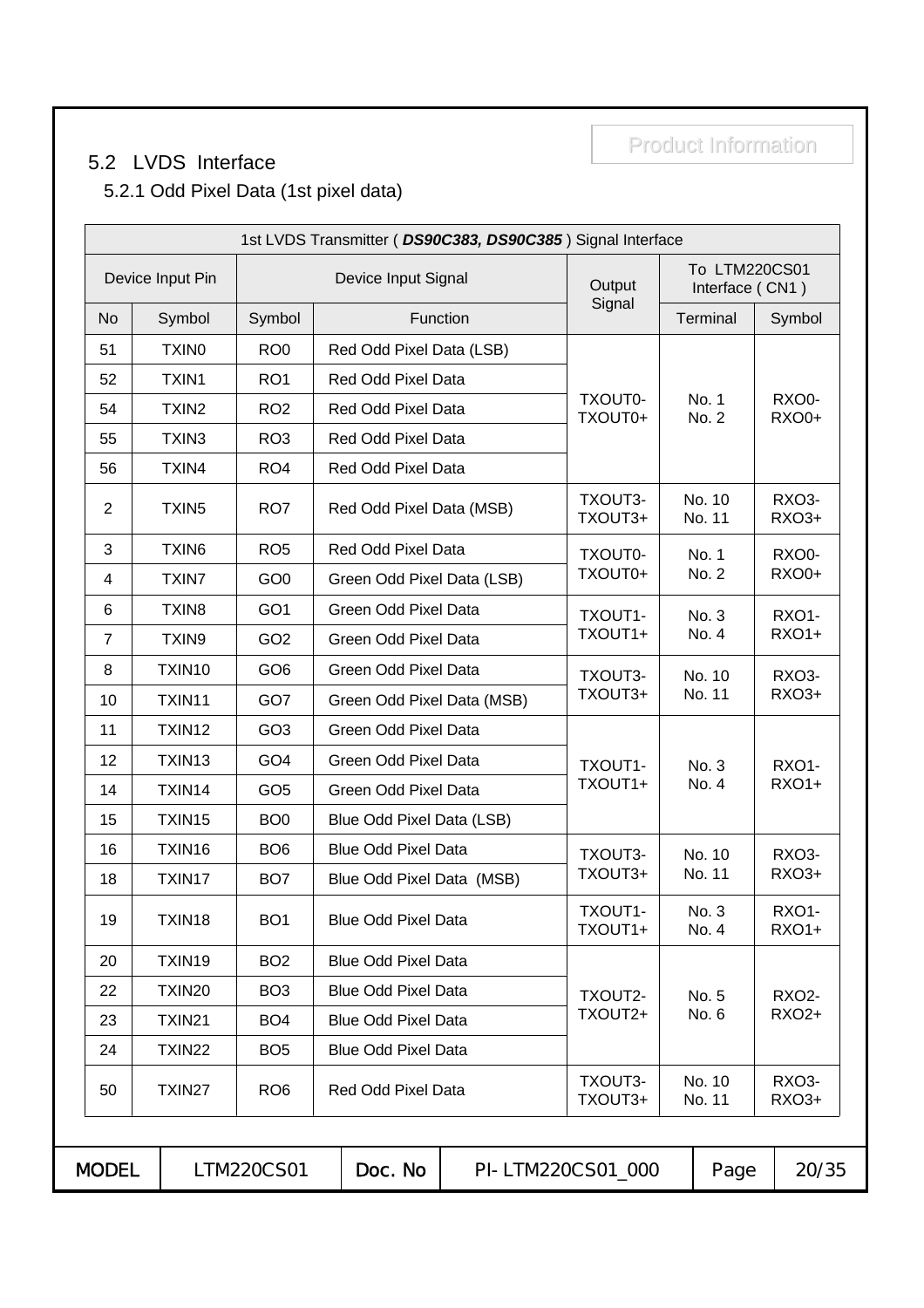# 5.2.2 Even Pixel Data (2nd pixel data)

|                |                   |                 |                              | 2nd LVDS Transmitter (DS90C383, DS90C385) Signal Interface |                    |                                  |                  |
|----------------|-------------------|-----------------|------------------------------|------------------------------------------------------------|--------------------|----------------------------------|------------------|
|                | Device Input Pin  |                 | Device Input Signal          |                                                            | Output             | To LTM220CS01<br>Interface (CN1) |                  |
| <b>No</b>      | Symbol            | Symbol          | Function                     |                                                            | Signal             | Terminal                         | Symbol           |
| 51             | <b>TXINO</b>      | RE <sub>0</sub> | Red Even Pixel Data (LSB)    |                                                            |                    |                                  |                  |
| 52             | TXIN1             | RE1             | <b>Red Even Pixel Data</b>   |                                                            |                    |                                  |                  |
| 54             | TXIN <sub>2</sub> | RE <sub>2</sub> | Red Even Pixel Data          |                                                            | TXOUT0-<br>TXOUT0+ | No. 12<br>No. 13                 | RXE0-<br>RXE0+   |
| 55             | TXIN3             | RE3             | <b>Red Even Pixel Data</b>   |                                                            |                    |                                  |                  |
| 56             | TXIN4             | RE4             | Red Even Pixel Data          |                                                            |                    |                                  |                  |
| $\overline{2}$ | TXIN <sub>5</sub> | RE7             | Red Even Pixel Data (MSB)    |                                                            | TXOUT3-<br>TXOUT3+ | No. 22<br>No. 23                 | RXE3-<br>RXE3+   |
| 3              | TXIN6             | RE <sub>5</sub> | <b>Red Even Pixel Data</b>   |                                                            | TXOUT0-            | No. 12                           | RXE0-            |
| 4              | TXIN7             | GE <sub>0</sub> | Green Even Pixel Data (LSB)  |                                                            | TXOUT0+            | No. 13                           | RXE0+            |
| 6              | TXIN <sub>8</sub> | GE <sub>1</sub> | <b>Green Even Pixel Data</b> |                                                            | TXOUT1-            | No. 15                           | RXE1-            |
| $\overline{7}$ | TXIN9             | GE <sub>2</sub> | Green Even Pixel Data        |                                                            | TXOUT1+            | No. 16                           | $RXE1+$          |
| 8              | TXIN10            | GE <sub>6</sub> | Green Even Pixel Data        |                                                            | TXOUT3-            | No. 22                           | RXE3-            |
| 10             | TXIN11            | GE7             | Green Even Pixel Data (MSB)  |                                                            | TXOUT3+            | No. 23                           | RXE3+            |
| 11             | TXIN12            | GE <sub>3</sub> | <b>Green Even Pixel Data</b> |                                                            |                    |                                  |                  |
| 12             | TXIN13            | GE4             | Green Even Pixel Data        |                                                            | TXOUT1-            | No. 15                           | RXE1-            |
| 14             | TXIN14            | GE <sub>5</sub> | Green Even Pixel Data        |                                                            | TXOUT1+            | No. 16                           | $RXE1+$          |
| 15             | TXIN15            | BE <sub>0</sub> | Blue Even Pixel Data (LSB)   |                                                            |                    |                                  |                  |
| 16             | TXIN16            | BE <sub>6</sub> | <b>Blue Even Pixel Data</b>  |                                                            | TXOUT3-            | No. 22                           | RXE3-            |
| 18             | TXIN17            | BE7             | Blue Even Pixel Data (MSB)   |                                                            | TXOUT3+            | No. 23                           | RXE3+            |
| 19             | TXIN18            | BE <sub>1</sub> | <b>Blue Even Pixel Data</b>  |                                                            | TXOUT1-<br>TXOUT1+ | No. 15<br>No. 16                 | RXE1-<br>$RXE1+$ |
| 20             | TXIN19            | BE <sub>2</sub> | <b>Blue Even Pixel Data</b>  |                                                            |                    |                                  |                  |
| 22             | TXIN20            | BE3             | <b>Blue Even Pixel Data</b>  |                                                            | TXOUT2-            | No. 18                           | RXE2-            |
| 23             | TXIN21            | BE4             | <b>Blue Even Pixel Data</b>  |                                                            | TXOUT2+            | No. 19                           | RXE2+            |
| 24             | TXIN22            | BE <sub>5</sub> | <b>Blue Even Pixel Data</b>  |                                                            |                    |                                  |                  |
| 50             | TXIN27            | RE <sub>6</sub> | <b>Red Even Pixel Data</b>   |                                                            | TXOUT3-<br>TXOUT3+ | No. 22<br>No. 23                 | RXE3-<br>RXE3+   |
| <b>MODEL</b>   |                   | LTM220CS01      | Doc. No                      |                                                            | PI-LTM220CS01_000  | Page                             | 21/35            |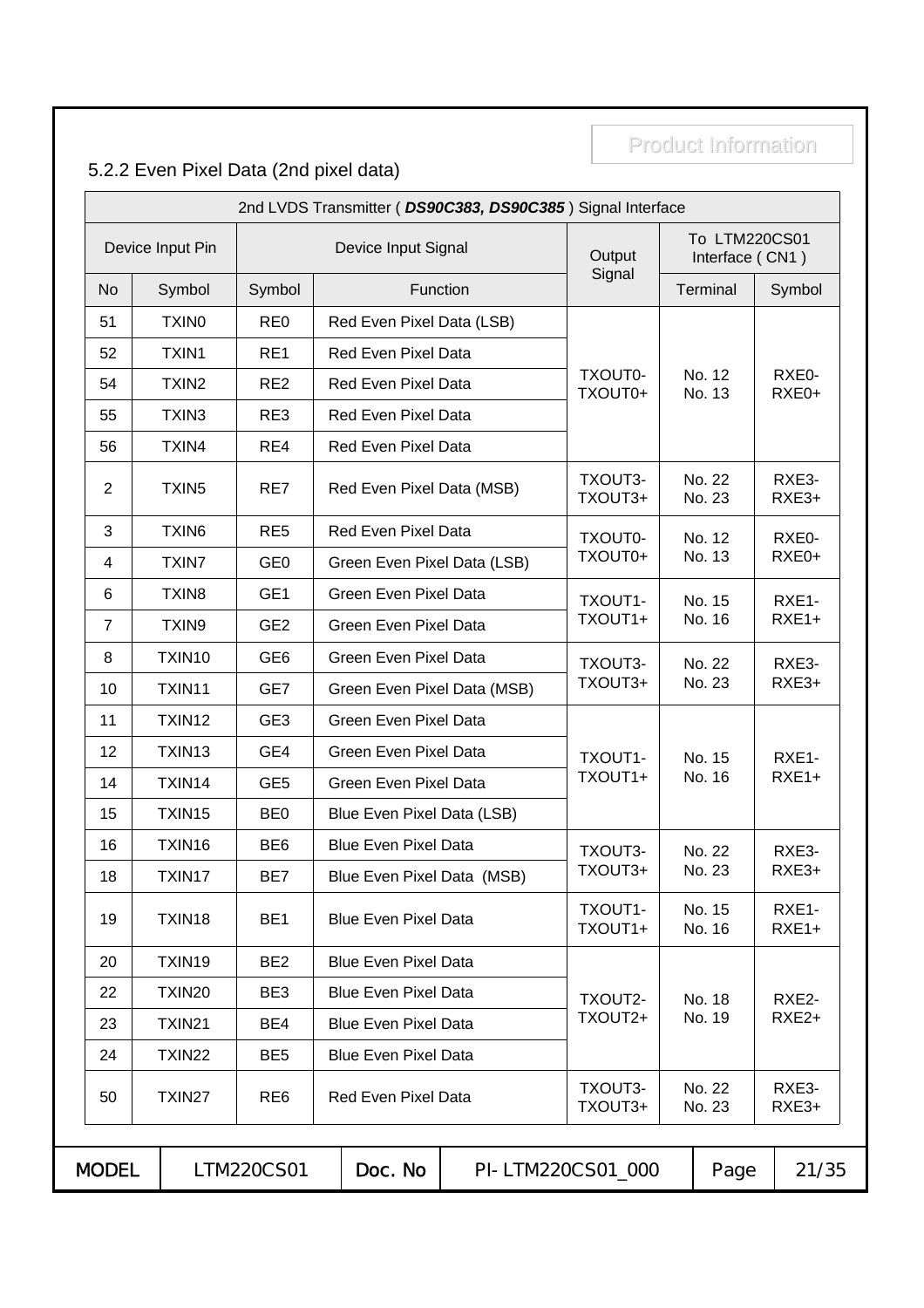# 5.3 LVDS Interface(2)

Product Information

5.3.1 Odd Pixel Data (1st pixel data)

|                |                  |                 |                            | LVDS Transmitter ( DS90C387) Signal Interface |                                      |                                  |                       |
|----------------|------------------|-----------------|----------------------------|-----------------------------------------------|--------------------------------------|----------------------------------|-----------------------|
|                | Device Input Pin |                 | Device Input Signal        |                                               | Output                               | To LTM220CS01<br>Interface (CN1) |                       |
| <b>No</b>      | Symbol           | Symbol          |                            | Function                                      | Signal                               | Terminal                         | Symbol                |
| 10             | R <sub>10</sub>  | RO <sub>0</sub> | Red Odd Pixel Data (LSB)   |                                               |                                      |                                  |                       |
| 9              | R <sub>11</sub>  | RO <sub>1</sub> | Red Odd Pixel Data         |                                               |                                      |                                  |                       |
| 8              | R <sub>12</sub>  | RO <sub>2</sub> | Red Odd Pixel Data         |                                               | A0M<br>A0P                           | No. 1<br>No. 2                   | RXO0-<br><b>RXO0+</b> |
| $\overline{7}$ | R <sub>13</sub>  | RO <sub>3</sub> | Red Odd Pixel Data         |                                               |                                      |                                  |                       |
| 6              | R <sub>14</sub>  | RO <sub>4</sub> | Red Odd Pixel Data         |                                               |                                      |                                  |                       |
| 3              | R <sub>17</sub>  | RO7             | Red Odd Pixel Data (MSB)   |                                               | A3M<br>A3P                           | No. 10<br>No. 11                 | RXO3-<br>RXO3+        |
| 5              | R <sub>15</sub>  | RO <sub>5</sub> | Red Odd Pixel Data         |                                               | A0M                                  | No. 1                            | RXO0-                 |
| $\overline{2}$ | G10              | GO <sub>0</sub> | Green Odd Pixel Data (LSB) |                                               | A0P                                  | No. 2                            | <b>RXO0+</b>          |
| 1              | G11              | GO <sub>1</sub> | Green Odd Pixel Data       |                                               | A <sub>1</sub> M                     | No. 3                            | <b>RXO1-</b>          |
| 100            | G12              | GO <sub>2</sub> | Green Odd Pixel Data       |                                               | A <sub>1</sub> P                     | No. 4                            | <b>RXO1+</b>          |
| 94             | G16              | GO <sub>6</sub> | Green Odd Pixel Data       |                                               | A3M                                  | No. 10                           | RXO3-                 |
| 93             | G17              | GO7             | Green Odd Pixel Data (MSB) |                                               | A <sub>3</sub> P                     | No. 11                           | RXO3+                 |
| 99             | G13              | GO <sub>3</sub> | Green Odd Pixel Data       |                                               |                                      |                                  |                       |
| 96             | G14              | GO <sub>4</sub> | Green Odd Pixel Data       |                                               | A <sub>1</sub> M                     | No. 3                            | RXO1-                 |
| 95             | G15              | GO <sub>5</sub> | Green Odd Pixel Data       |                                               | A <sub>1</sub> P                     | No. 4                            | <b>RXO1+</b>          |
| 92             | <b>B10</b>       | BO <sub>0</sub> | Blue Odd Pixel Data (LSB)  |                                               |                                      |                                  |                       |
| 86             | <b>B16</b>       | BO <sub>6</sub> | <b>Blue Odd Pixel Data</b> |                                               | A3M                                  | No. 10                           | RXO3-                 |
| 85             | <b>B17</b>       | BO <sub>7</sub> | Blue Odd Pixel Data (MSB)  |                                               | A3P                                  | No. 11                           | RXO3+                 |
| 91             | B11              | BO <sub>1</sub> | <b>Blue Odd Pixel Data</b> |                                               | A <sub>1</sub> M<br>A <sub>1</sub> P | No. 3<br>No. 4                   | RXO1-<br><b>RXO1+</b> |
| 90             | <b>B12</b>       | BO <sub>2</sub> | <b>Blue Odd Pixel Data</b> |                                               |                                      |                                  |                       |
| 89             | <b>B13</b>       | BO <sub>3</sub> | <b>Blue Odd Pixel Data</b> |                                               | A <sub>2</sub> M                     | No. 5                            | <b>RXO2-</b>          |
| 88             | <b>B14</b>       | BO <sub>4</sub> | <b>Blue Odd Pixel Data</b> |                                               | A <sub>2</sub> P                     | No. 6                            | RXO2+                 |
| 87             | <b>B15</b>       | BO <sub>5</sub> | <b>Blue Odd Pixel Data</b> |                                               |                                      |                                  |                       |
| 4              | R <sub>16</sub>  | RO <sub>6</sub> | Red Odd Pixel Data         |                                               | A3M<br>A <sub>3</sub> P              | No. 10<br>No. 11                 | RXO3-<br>RXO3+        |
| <b>MODEL</b>   |                  | LTM220CS01      | Doc. No                    |                                               | PI-LTM220CS01_000                    | Page                             | 22/35                 |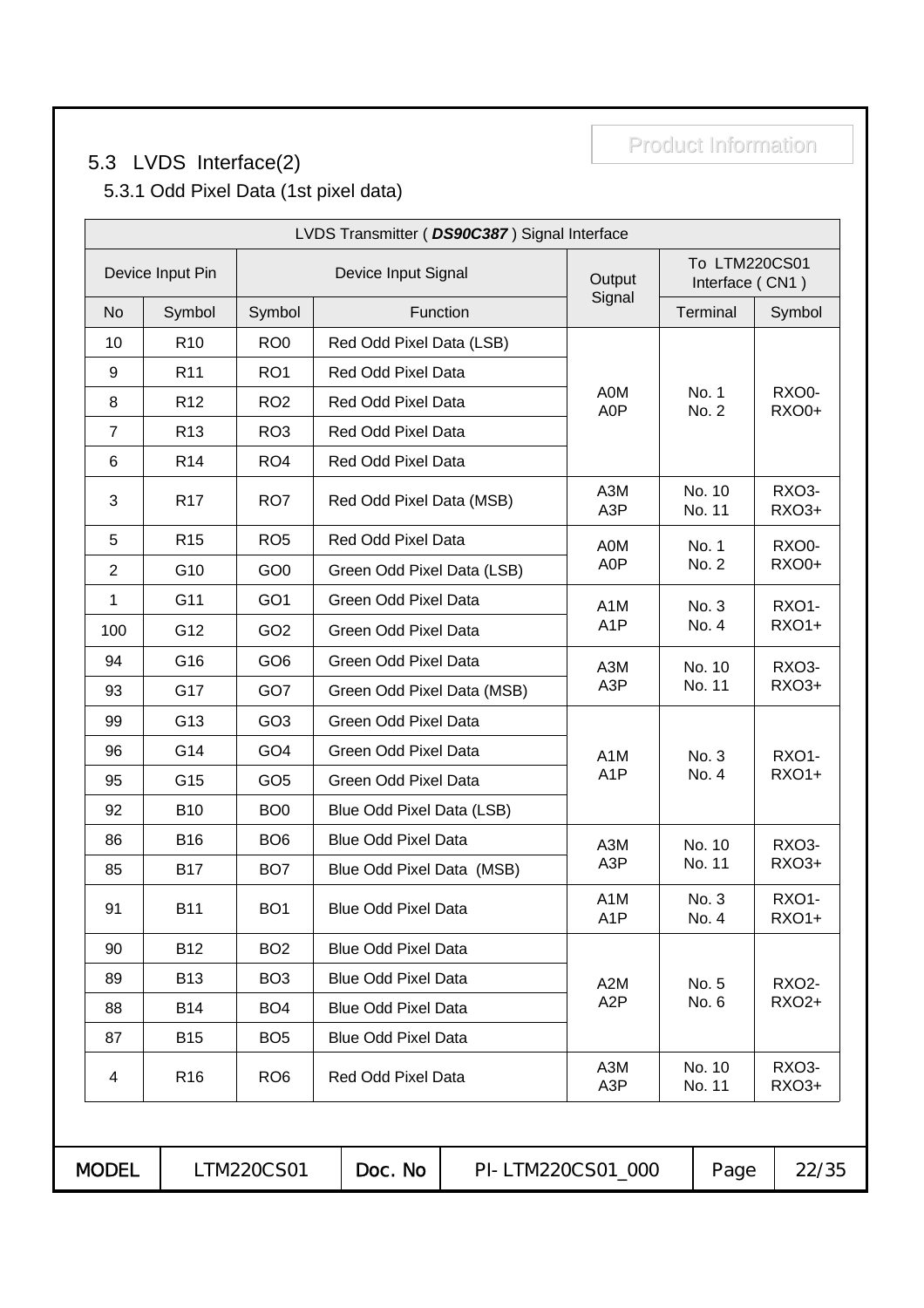# 5.3.2 Even Pixel Data (2nd pixel data)

|            | Device Input Signal<br>Red Even Pixel Data (LSB)<br>Red Even Pixel Data<br>Red Even Pixel Data<br>Red Even Pixel Data<br>Red Even Pixel Data<br>Red Even Pixel Data (MSB)<br><b>Red Even Pixel Data</b><br>Green Even Pixel Data (LSB)<br>Green Even Pixel Data<br><b>Green Even Pixel Data</b><br><b>Green Even Pixel Data</b><br>Green Even Pixel Data (MSB)<br><b>Green Even Pixel Data</b><br><b>Green Even Pixel Data</b> | Function | Output<br>Signal<br>A4M<br>A4P<br>A7M<br>A7P<br>A4M<br>A4P<br>A <sub>5</sub> M<br>A <sub>5</sub> P<br>A7M<br>A7P | To LTM220CS01<br>Interface (CN1)<br>Terminal<br>No. 12<br>No. 13<br>No. 22<br>No. 23<br>No. 12<br>No. 13<br>No. 15<br>No. 16<br>No. 22 |                            | Symbol<br>RXE0-<br>RXE0+<br>RXE3-<br>RXE3+<br>RXE0-<br>RXE0+<br>RXE1-<br>$RXE1+$ |
|------------|--------------------------------------------------------------------------------------------------------------------------------------------------------------------------------------------------------------------------------------------------------------------------------------------------------------------------------------------------------------------------------------------------------------------------------|----------|------------------------------------------------------------------------------------------------------------------|----------------------------------------------------------------------------------------------------------------------------------------|----------------------------|----------------------------------------------------------------------------------|
|            |                                                                                                                                                                                                                                                                                                                                                                                                                                |          |                                                                                                                  |                                                                                                                                        |                            |                                                                                  |
|            |                                                                                                                                                                                                                                                                                                                                                                                                                                |          |                                                                                                                  |                                                                                                                                        |                            |                                                                                  |
|            |                                                                                                                                                                                                                                                                                                                                                                                                                                |          |                                                                                                                  |                                                                                                                                        |                            |                                                                                  |
|            |                                                                                                                                                                                                                                                                                                                                                                                                                                |          |                                                                                                                  |                                                                                                                                        |                            |                                                                                  |
|            |                                                                                                                                                                                                                                                                                                                                                                                                                                |          |                                                                                                                  |                                                                                                                                        |                            |                                                                                  |
|            |                                                                                                                                                                                                                                                                                                                                                                                                                                |          |                                                                                                                  |                                                                                                                                        |                            |                                                                                  |
|            |                                                                                                                                                                                                                                                                                                                                                                                                                                |          |                                                                                                                  |                                                                                                                                        |                            |                                                                                  |
|            |                                                                                                                                                                                                                                                                                                                                                                                                                                |          |                                                                                                                  |                                                                                                                                        |                            |                                                                                  |
|            |                                                                                                                                                                                                                                                                                                                                                                                                                                |          |                                                                                                                  |                                                                                                                                        |                            |                                                                                  |
|            |                                                                                                                                                                                                                                                                                                                                                                                                                                |          |                                                                                                                  |                                                                                                                                        |                            |                                                                                  |
|            |                                                                                                                                                                                                                                                                                                                                                                                                                                |          |                                                                                                                  |                                                                                                                                        |                            |                                                                                  |
|            |                                                                                                                                                                                                                                                                                                                                                                                                                                |          |                                                                                                                  |                                                                                                                                        |                            |                                                                                  |
|            |                                                                                                                                                                                                                                                                                                                                                                                                                                |          |                                                                                                                  |                                                                                                                                        |                            | RXE3-                                                                            |
|            |                                                                                                                                                                                                                                                                                                                                                                                                                                |          |                                                                                                                  | No. 23                                                                                                                                 |                            | RXE3+                                                                            |
|            |                                                                                                                                                                                                                                                                                                                                                                                                                                |          |                                                                                                                  |                                                                                                                                        |                            |                                                                                  |
|            |                                                                                                                                                                                                                                                                                                                                                                                                                                |          | A <sub>5</sub> M                                                                                                 | No. 15                                                                                                                                 |                            | RXE1-                                                                            |
|            | <b>Green Even Pixel Data</b>                                                                                                                                                                                                                                                                                                                                                                                                   |          | A <sub>5</sub> P                                                                                                 | No. 16                                                                                                                                 |                            | $RXE1+$                                                                          |
|            | Blue Even Pixel Data (LSB)                                                                                                                                                                                                                                                                                                                                                                                                     |          |                                                                                                                  |                                                                                                                                        |                            |                                                                                  |
|            | <b>Blue Even Pixel Data</b>                                                                                                                                                                                                                                                                                                                                                                                                    |          | A7M                                                                                                              | No. 22                                                                                                                                 |                            | RXE3-                                                                            |
|            | Blue Even Pixel Data (MSB)                                                                                                                                                                                                                                                                                                                                                                                                     |          | A7P                                                                                                              | No. 23                                                                                                                                 |                            | RXE3+                                                                            |
|            | <b>Blue Even Pixel Data</b>                                                                                                                                                                                                                                                                                                                                                                                                    |          | A <sub>5</sub> M<br>A <sub>5</sub> P                                                                             | No. 15<br>No. 16                                                                                                                       |                            | RXE1-<br>$RXE1+$                                                                 |
|            | <b>Blue Even Pixel Data</b>                                                                                                                                                                                                                                                                                                                                                                                                    |          |                                                                                                                  |                                                                                                                                        |                            |                                                                                  |
|            | <b>Blue Even Pixel Data</b>                                                                                                                                                                                                                                                                                                                                                                                                    |          | A6M                                                                                                              | No. 18                                                                                                                                 |                            | RXE2-                                                                            |
|            |                                                                                                                                                                                                                                                                                                                                                                                                                                |          | A6P                                                                                                              |                                                                                                                                        |                            | RXE2+                                                                            |
|            |                                                                                                                                                                                                                                                                                                                                                                                                                                |          |                                                                                                                  |                                                                                                                                        |                            |                                                                                  |
|            |                                                                                                                                                                                                                                                                                                                                                                                                                                |          | A7M<br>A7P                                                                                                       |                                                                                                                                        |                            | RXE3-<br>RXE3+                                                                   |
| LTM220CS01 |                                                                                                                                                                                                                                                                                                                                                                                                                                |          | <b>Blue Even Pixel Data</b><br><b>Blue Even Pixel Data</b><br>Red Even Pixel Data                                |                                                                                                                                        | No. 19<br>No. 22<br>No. 23 |                                                                                  |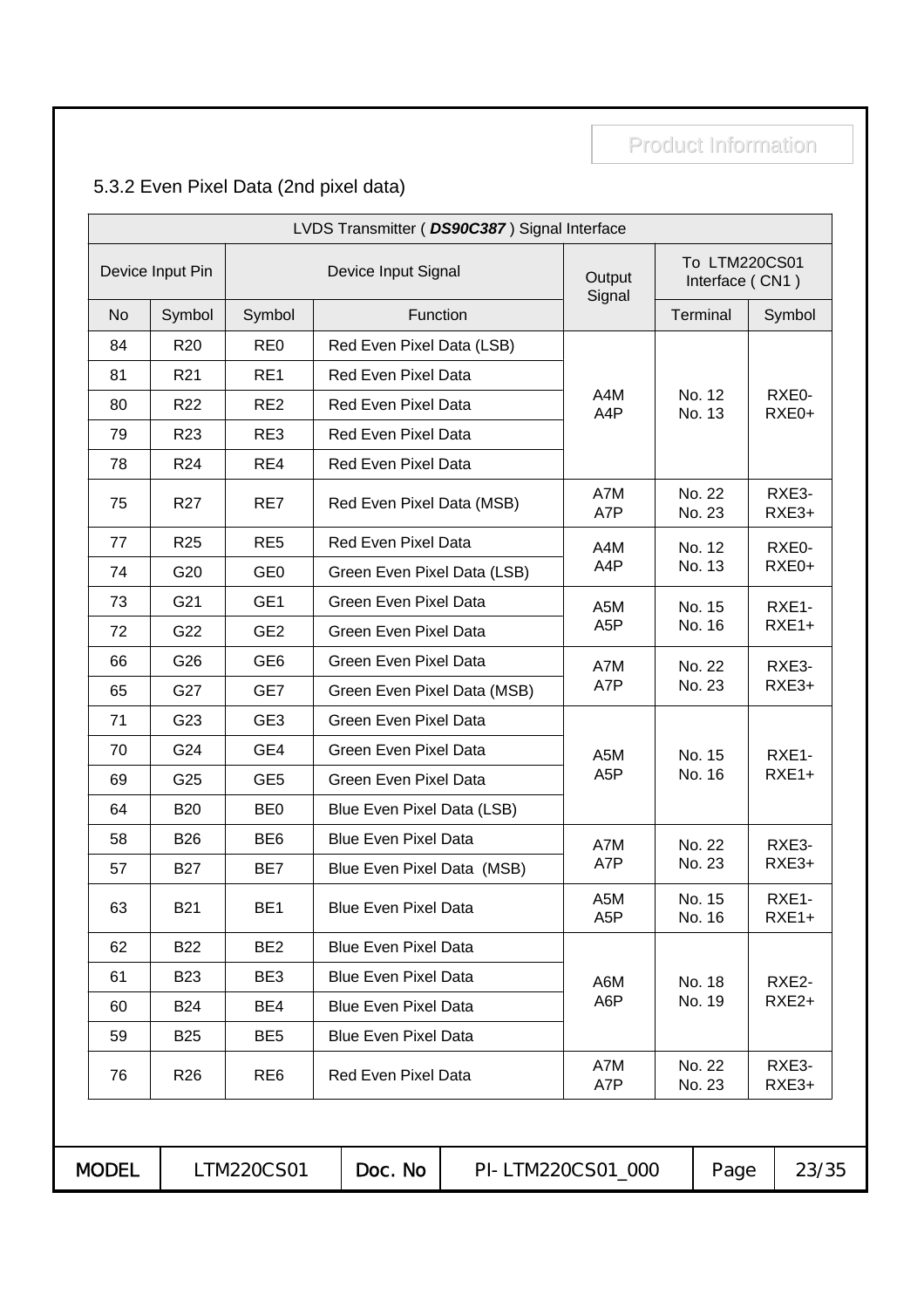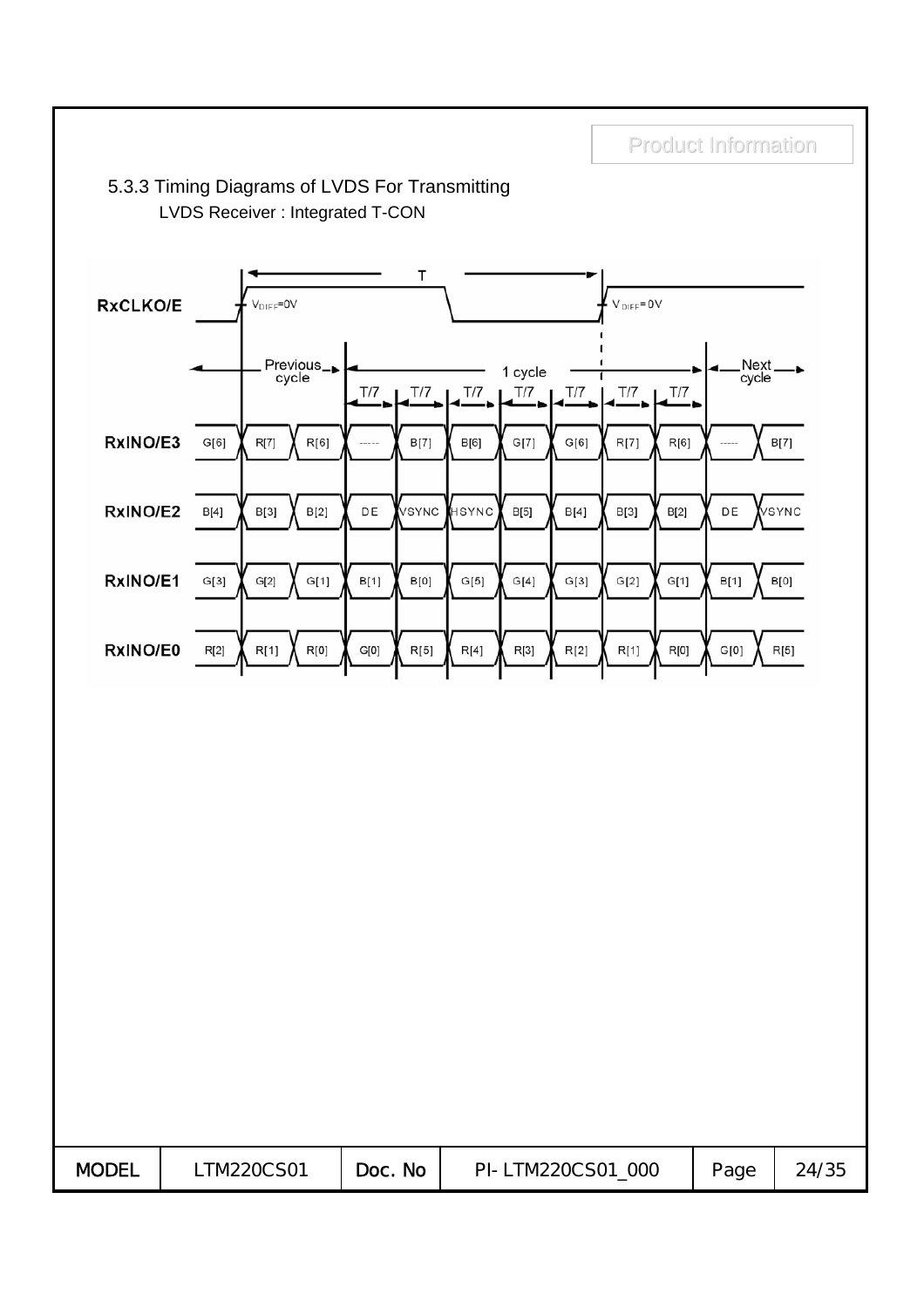# 5.4 Back Light Unit

| Pin No.               | Input      | Color       | Function            |
|-----------------------|------------|-------------|---------------------|
| $1 - 1$               | <b>HOT</b> | None        | <b>High Voltage</b> |
| $1 - 2$               | <b>HOT</b> | None        | <b>High Voltage</b> |
| $2 - 1$               | <b>HOT</b> | None        | <b>High Voltage</b> |
| $2 - 2$               | <b>HOT</b> | None        | <b>High Voltage</b> |
| $3 - 1$               | <b>HOT</b> | None        | <b>High Voltage</b> |
| $3 - 2$               | <b>HOT</b> | None        | <b>High Voltage</b> |
| $4 - 1$               | <b>HOT</b> | None        | <b>High Voltage</b> |
| $4 - 2$               | <b>HOT</b> | None        | <b>High Voltage</b> |
| $5 - 1$               | <b>HOT</b> | None        | <b>High Voltage</b> |
| $5-2$                 | <b>HOT</b> | None        | <b>High Voltage</b> |
| $6 - 1$               | <b>HOT</b> | None        | <b>High Voltage</b> |
| $6 - 2$               | <b>HOT</b> | None        | <b>High Voltage</b> |
| Connector<br>Part No. |            | Socket Type |                     |

| <b>MODEL</b><br>Page<br>Doc. No<br>25/35<br>TM220CS01<br>PI-LTM220CS01 000 |
|----------------------------------------------------------------------------|
|----------------------------------------------------------------------------|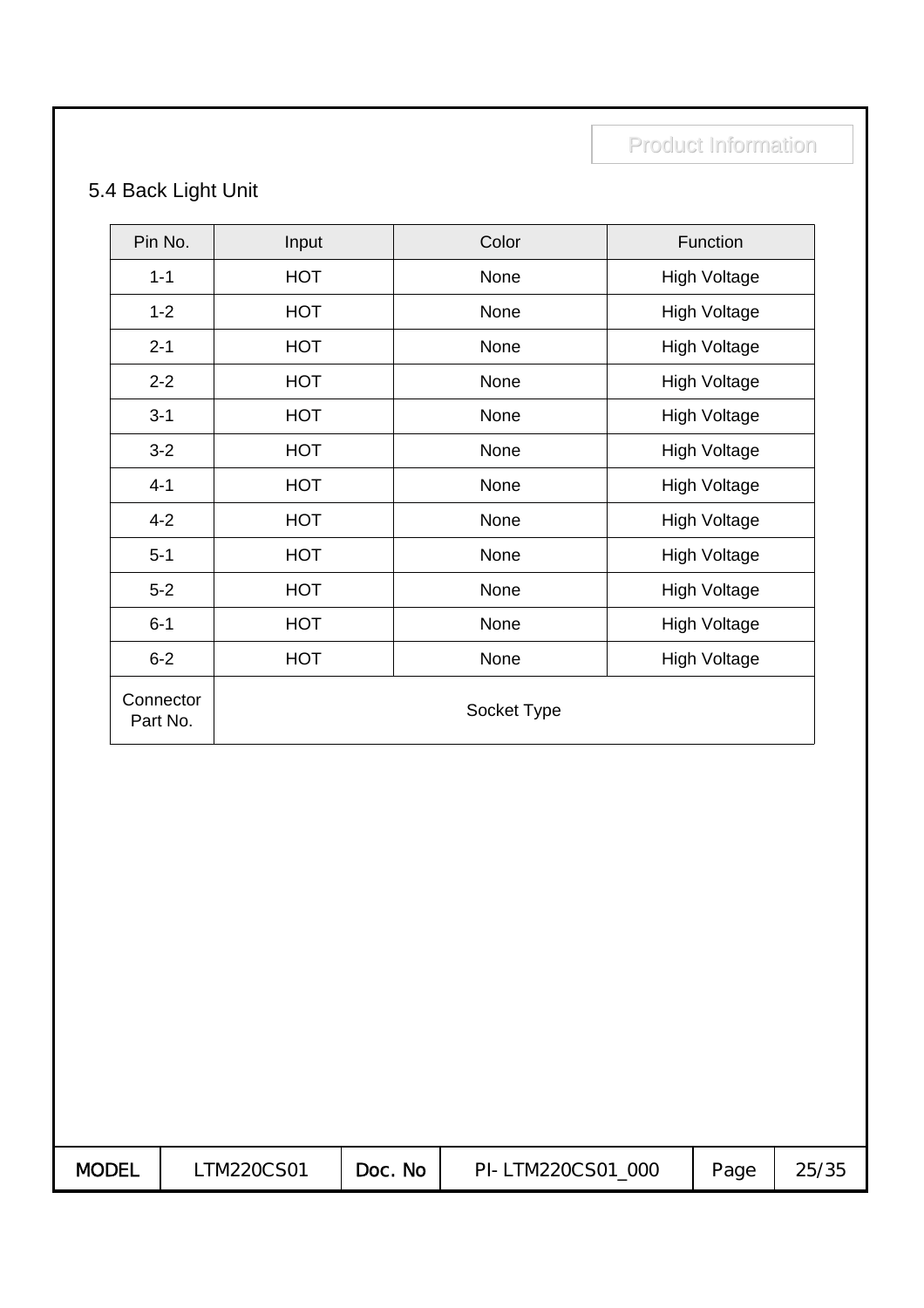|                      |                                                                                                                                                                 |                      |                      |                      |                |                      |                      |             |                |                |                      |                      | <b>DATA SIGNAL</b>   |                      |                      |                   |                     |                      |                      |                      |                |                      |              |              |                |                             |
|----------------------|-----------------------------------------------------------------------------------------------------------------------------------------------------------------|----------------------|----------------------|----------------------|----------------|----------------------|----------------------|-------------|----------------|----------------|----------------------|----------------------|----------------------|----------------------|----------------------|-------------------|---------------------|----------------------|----------------------|----------------------|----------------|----------------------|--------------|--------------|----------------|-----------------------------|
| COLO                 | <b>DISPLAY</b>                                                                                                                                                  |                      |                      |                      |                | <b>RED</b>           |                      |             |                |                |                      |                      | <b>GREEN</b>         |                      |                      |                   |                     |                      |                      |                      |                | <b>BLUE</b>          |              |              |                | <b>GRAY</b><br><b>SCALE</b> |
| R                    | (8bit)                                                                                                                                                          | R <sub>0</sub>       | R <sub>1</sub>       | R <sub>2</sub>       | R <sub>3</sub> | R4                   | R <sub>5</sub>       | R6          | R <sub>7</sub> | G <sub>0</sub> | G<br>$\mathbf{1}$    | G<br>$\overline{2}$  | G <sub>3</sub>       | G<br>$\overline{4}$  | G<br>5               | G <sub>6</sub>    | G<br>$\overline{7}$ | B <sub>0</sub>       | <b>B1</b>            | <b>B2</b>            | <b>B3</b>      | <b>B4</b>            | <b>B5</b>    | <b>B6</b>    | B <sub>7</sub> | LEVEL                       |
|                      | <b>BLACK</b>                                                                                                                                                    | $\mathbf 0$          | 0                    | 0                    | 0              | 0                    | 0                    | 0           | 0              | 0              | 0                    | 0                    | 0                    | 0                    | 0                    | 0                 | 0                   | 0                    | 0                    | 0                    | 0              | 0                    | 0            | 0            | 0              |                             |
|                      | <b>BLUE</b>                                                                                                                                                     | $\mathbf 0$          | 0                    | 0                    | 0              | 0                    | 0                    | 0           | 0              | 0              | 0                    | 0                    | 0                    | 0                    | 0                    | 0                 | 0                   | $\mathbf{1}$         | 1                    | 1                    | $\mathbf{1}$   | $\mathbf{1}$         | 1            | 1            | $\mathbf{1}$   | ÷.                          |
|                      | <b>GREEN</b>                                                                                                                                                    | $\mathbf 0$          | 0                    | $\mathbf 0$          | 0              | 0                    | 0                    | 0           | 0              | $\mathbf{1}$   | 1                    | 1                    | $\mathbf{1}$         | $\mathbf{1}$         | $\mathbf{1}$         | 1                 | $\mathbf{1}$        | 0                    | 0                    | 0                    | 0              | 0                    | $\mathbf 0$  | 0            | 0              | ٠                           |
| <b>BASIC</b>         | <b>CYAN</b>                                                                                                                                                     | $\mathbf 0$          | 0                    | 0                    | 0              | 0                    | 0                    | 0           | 0              | $\mathbf{1}$   | 1                    | 1                    | $\mathbf{1}$         | $\mathbf{1}$         | $\mathbf{1}$         | $\mathbf{1}$      | $\mathbf{1}$        | $\mathbf{1}$         | $\mathbf{1}$         | $\mathbf{1}$         | $\mathbf{1}$   | $\mathbf{1}$         | $\mathbf{1}$ | 1            | $\mathbf{1}$   | ä,                          |
| COLO<br>R            | <b>RED</b>                                                                                                                                                      | $\mathbf{1}$         | 1                    | 1                    | 1              | $\mathbf{1}$         | 1                    | 1           | 1              | $\mathbf 0$    | 0                    | 0                    | 0                    | $\mathbf 0$          | $\mathbf 0$          | 0                 | 0                   | $\mathbf 0$          | 0                    | 0                    | 0              | $\mathbf 0$          | $\mathbf 0$  | 0            | $\mathbf 0$    | ۰                           |
|                      | <b>MAGENT</b><br>A                                                                                                                                              | 1                    | 1                    | 1                    | 1              | 1                    | 1                    | 1           | 1              | 0              | 0                    | 0                    | 0                    | 0                    | 0                    | 0                 | 0                   | 1                    | $\mathbf 1$          | 1                    | 1              | $\mathbf{1}$         | 1            | 1            | $\mathbf{1}$   | ٠                           |
|                      | YELLOW                                                                                                                                                          | $\mathbf{1}$         | 1                    | 1                    | 1              | $\mathbf{1}$         | 1                    | 1           | 1              | $\mathbf{1}$   | 1                    | 1                    | 1                    | $\mathbf{1}$         | $\mathbf{1}$         | 1                 | $\mathbf{1}$        | 0                    | 0                    | 0                    | 0              | 0                    | 0            | 0            | 0              | ٠                           |
|                      | <b>WHITE</b>                                                                                                                                                    | 1                    | 1                    | 1                    | 1              | 1                    | 1                    | 1           | 1              | $\mathbf{1}$   | $\mathbf{1}$         | 1                    | 1                    | $\mathbf{1}$         | $\mathbf{1}$         | 1                 | $\mathbf{1}$        | $\mathbf{1}$         | 1                    | 1                    | $\mathbf{1}$   | 1                    | 1            | 1            | $\mathbf{1}$   | $\sim$                      |
|                      | <b>BLACK</b>                                                                                                                                                    | $\mathbf 0$          | 0                    | 0                    | 0              | 0                    | 0                    | 0           | 0              | 0              | 0                    | 0                    | 0                    | 0                    | 0                    | 0                 | 0                   | 0                    | 0                    | 0                    | $\mathbf 0$    | 0                    | 0            | 0            | 0              | R <sub>0</sub>              |
|                      |                                                                                                                                                                 | $\mathbf{1}$         | $\mathbf 0$          | $\mathbf 0$          | 0              | 0                    | $\mathbf 0$          | $\mathbf 0$ | 0              | $\mathbf 0$    | $\mathbf 0$          | 0                    | 0                    | $\mathbf 0$          | $\mathbf 0$          | 0                 | $\mathbf 0$         | $\mathbf 0$          | $\mathbf 0$          | 0                    | $\mathbf 0$    | $\mathbf 0$          | 0            | 0            | $\mathbf 0$    | R <sub>1</sub>              |
|                      | <b>DARK</b>                                                                                                                                                     | $\mathbf 0$          | 1                    | $\mathbf 0$          | 0              | 0                    | $\mathbf 0$          | 0           | $\mathbf 0$    | $\mathbf 0$    | $\mathbf 0$          | $\mathbf 0$          | $\mathbf 0$          | $\mathbf 0$          | $\mathbf 0$          | 0                 | $\mathbf 0$         | $\mathbf 0$          | $\mathbf 0$          | 0                    | $\mathbf 0$    | $\mathbf 0$          | $\mathbf 0$  | 0            | 0              | R <sub>2</sub>              |
| <b>GRAY</b><br>SCALE |                                                                                                                                                                 |                      | $\ddot{\cdot}$       |                      |                | ÷                    | $\ddot{\cdot}$       |             |                | ÷              | ÷                    | $\ddot{\cdot}$       | $\ddot{\cdot}$       | $\ddot{\phantom{a}}$ | $\ddot{\phantom{a}}$ |                   |                     | $\ddot{\cdot}$       |                      | $\ddot{\cdot}$       |                | ÷                    |              |              |                | $R3-$                       |
| OF<br><b>RED</b>     |                                                                                                                                                                 |                      | $\ddot{\cdot}$       |                      |                |                      | $\ddot{\cdot}$       |             |                | ÷              | ÷                    | ÷                    |                      | ÷                    |                      |                   |                     | $\ddot{\cdot}$       |                      | $\ddot{\cdot}$       |                | ÷                    |              |              |                | R252                        |
|                      | LIGHT                                                                                                                                                           | $\mathbf{1}$         | 0                    | 1                    | 1              | $\mathbf{1}$         | 1                    | 1           | $\mathbf{1}$   | 0              | 0                    | 0                    | 0                    | 0                    | 0                    | 0                 | 0                   | 0                    | 0                    | 0                    | 0              | 0                    | 0            | 0            | $\mathbf 0$    | R253                        |
|                      |                                                                                                                                                                 | $\mathbf 0$          | 1                    | 1                    | 1              | $\mathbf{1}$         | 1                    | 1           | 1              | 0              | 0                    | 0                    | 0                    | 0                    | 0                    | 0                 | 0                   | 0                    | 0                    | 0                    | 0              | $\mathbf 0$          | 0            | 0            | $\mathbf 0$    | R <sub>254</sub>            |
|                      | RED                                                                                                                                                             | $\mathbf{1}$         | $\mathbf{1}$         | $\mathbf{1}$         | 1              | $\mathbf{1}$         | 1                    | 1           | 1              | 0              | 0                    | 0                    | 0                    | 0                    | 0                    | 0                 | $\mathbf 0$         | 0                    | 0                    | 0                    | 0              | 0                    | $\mathbf 0$  | 0            | $\mathbf 0$    | R255                        |
|                      | <b>BLACK</b>                                                                                                                                                    | $\mathbf 0$          | 0                    | $\mathbf 0$          | 0              | 0                    | 0                    | 0           | 0              | 0              | 0                    | 0                    | 0                    | 0                    | 0                    | 0                 | 0                   | $\mathbf 0$          | 0                    | 0                    | 0              | $\mathbf 0$          | $\mathbf 0$  | 0            | $\mathbf 0$    | G0                          |
|                      |                                                                                                                                                                 | $\mathbf 0$          | $\mathbf 0$          | $\mathbf 0$          | 0              | 0                    | 0                    | 0           | 0              | $\mathbf{1}$   | $\mathbf 0$          | 0                    | 0                    | 0                    | 0                    | 0                 | $\mathbf 0$         | $\mathbf 0$          | 0                    | 0                    | 0              | $\mathbf 0$          | $\mathbf 0$  | 0            | $\mathbf 0$    | G1                          |
| <b>GRAY</b>          | <b>DARK</b>                                                                                                                                                     | 0                    | $\mathbf 0$          | $\mathbf 0$          | 0              | $\mathbf 0$          | 0                    | 0           | 0              | 0              | 1                    | 0                    | 0                    | $\mathbf 0$          | 0                    | 0                 | 0                   | $\mathbf 0$          | 0                    | 0                    | $\mathbf 0$    | $\mathbf 0$          | 0            | 0            | $\mathbf 0$    | G2                          |
| <b>SCALE</b><br>OF   |                                                                                                                                                                 | $\ddot{\cdot}$       | $\ddot{\cdot}$       |                      | $\ddot{\cdot}$ |                      | $\ddot{\phantom{a}}$ |             |                | $\ddot{\cdot}$ | ÷                    | $\ddot{\phantom{a}}$ | ÷                    | $\ddot{\phantom{a}}$ | $\ddot{\phantom{a}}$ |                   |                     | $\ddot{\phantom{a}}$ | $\ddot{\cdot}$       | $\ddot{\phantom{a}}$ | $\ddot{\cdot}$ | ÷                    |              |              |                | $G3-$                       |
| <b>GREE</b><br>N     |                                                                                                                                                                 |                      | $\ddot{\phantom{a}}$ |                      |                | $\ddot{\phantom{a}}$ | $\ddot{\cdot}$       |             |                | ÷              | $\ddot{\phantom{a}}$ | t                    |                      | $\ddot{\phantom{a}}$ | $\ddot{\cdot}$       |                   |                     | $\ddot{\phantom{a}}$ |                      | $\ddot{\cdot}$       |                | $\ddot{\cdot}$       |              |              |                | G252                        |
|                      | LIGHT                                                                                                                                                           | 0                    | 0                    | 0                    | 0              | 0                    | 0                    | 0           | 0              | $\mathbf{1}$   | 0                    | 1                    | 1                    | 1                    | $\mathbf{1}$         | 1                 | $\mathbf{1}$        | 0                    | 0                    | 0                    | 0              | 0                    | 0            | 0            | $\mathbf 0$    | G253                        |
|                      |                                                                                                                                                                 | $\mathbf 0$          | $\mathbf 0$          | $\mathbf 0$          | 0              | 0                    | 0                    | 0           | 0              | 0              | $\mathbf{1}$         | 1                    | $\mathbf{1}$         | $\mathbf{1}$         | $\mathbf{1}$         | 1                 | $\mathbf{1}$        | $\mathbf 0$          | $\mathbf 0$          | 0                    | $\mathbf 0$    | $\mathbf 0$          | $\mathbf 0$  | 0            | 0              | G254                        |
|                      | <b>GREEN</b>                                                                                                                                                    | 0                    | 0                    | 0                    | 0              | 0                    | 0                    | 0           | 0              | 1              | 1                    | 1                    | 1                    | 1                    | 1                    | 1                 | 1                   | 0                    | 0                    | 0                    | 0              | 0                    | 0            | 0            | 0              | G255                        |
|                      | <b>BLACK</b>                                                                                                                                                    | 0                    | $\mathbf 0$          | $\mathbf 0$          | 0              | 0                    | 0                    | 0           | 0              | 0              | 0                    | 0                    | $\mathbf 0$          | 0                    | $\mathbf 0$          | 0                 | 0                   | 0                    | $\mathbf 0$          | 0                    | 0              | $\mathbf 0$          | 0            | 0            | 0              | B <sub>0</sub>              |
|                      |                                                                                                                                                                 | 0                    | $\mathbf 0$          | $\mathbf 0$          | 0              | 0                    | 0                    | 0           | 0              | 0              | 0                    | 0                    | 0                    | 0                    | 0                    | 0                 | $\mathbf 0$         | $\mathbf{1}$         | $\pmb{0}$            | 0                    | $\mathbf 0$    | $\mathbf 0$          | 0            | 0            | $\mathbf 0$    | <b>B1</b>                   |
| GRAY                 | <b>DARK</b>                                                                                                                                                     | $\pmb{0}$            | $\mathbf 0$          | $\mathbf 0$          | $\mathbf 0$    | $\mathbf 0$          | $\mathsf 0$          | $\mathbf 0$ | $\mathbf 0$    | $\mathsf 0$    | $\mathsf 0$          | $\mathbf 0$          | $\boldsymbol{0}$     | $\mathbf 0$          | $\mathbf 0$          | 0                 | $\mathbf 0$         | $\mathbf 0$          | $\mathbf{1}$         | $\pmb{0}$            | $\mathbf 0$    | $\mathbf 0$          | $\mathbf 0$  | $\mathbf 0$  | $\mathbf 0$    | <b>B2</b>                   |
| <b>SCALE</b><br>OF   |                                                                                                                                                                 |                      | $\ddot{\phantom{a}}$ |                      | $\ddot{\cdot}$ | $\ddot{\phantom{a}}$ | $\ddot{\cdot}$       |             |                | ÷              | $\ddot{\cdot}$       | $\ddot{\cdot}$       | $\ddot{\cdot}$       | ÷                    | $\ddot{\cdot}$       |                   |                     | ÷                    |                      | $\ddot{\cdot}$       |                | $\ddot{\cdot}$       |              |              |                | $B3-$<br>B252               |
| <b>BLUE</b>          |                                                                                                                                                                 | $\ddot{\phantom{a}}$ | $\ddot{\phantom{a}}$ | $\ddot{\phantom{a}}$ | $\ddot{\cdot}$ | ÷                    | $\ddot{\cdot}$       |             |                | ÷              | $\ddot{\cdot}$       | $\ddot{\cdot}$       | $\ddot{\phantom{a}}$ | $\ddot{\phantom{a}}$ | $\ddot{\phantom{a}}$ |                   |                     | $\ddot{\cdot}$       | $\ddot{\phantom{a}}$ | $\ddot{\cdot}$       | $\ddot{\cdot}$ | $\ddot{\phantom{a}}$ |              |              |                |                             |
|                      | <b>LIGHT</b>                                                                                                                                                    | $\mathbf 0$          | $\mathbf 0$          | $\mathbf 0$          | 0              | $\mathbf 0$          | $\mathbf 0$          | $\mathbf 0$ | 0              | $\mathbf 0$    | 0                    | 0                    | 0                    | 0                    | $\mathbf 0$          | $\mathbf 0$       | $\mathbf 0$         | $\mathbf{1}$         | $\pmb{0}$            | 1                    | $\mathbf{1}$   | $\mathbf{1}$         | $\mathbf{1}$ | $\mathbf{1}$ | $\mathbf{1}$   | B253                        |
|                      |                                                                                                                                                                 | $\mathbf 0$          | $\mathbf 0$          | $\mathbf 0$          | $\mathbf 0$    | $\mathsf 0$          | $\mathbf 0$          | $\mathbf 0$ | $\mathsf 0$    | $\mathsf 0$    | $\mathbf 0$          | $\mathbf 0$          | $\mathsf 0$          | $\pmb{0}$            | $\mathbf 0$          | 0                 | $\mathbf 0$         | $\mathbf 0$          | $\mathbf{1}$         | $\mathbf{1}$         | $\mathbf{1}$   | $\mathbf{1}$         | $\mathbf{1}$ | 1            | $\mathbf{1}$   | <b>B254</b>                 |
|                      | <b>BLUE</b>                                                                                                                                                     | 0                    | $\mathsf 0$          | $\mathbf 0$          | 0              | 0                    | 0                    | 0           | 0              | $\mathbf 0$    | $\pmb{0}$            | $\pmb{0}$            | $\mathsf{O}\xspace$  | $\mathbf 0$          | $\pmb{0}$            | 0                 | $\mathbf 0$         | $\mathbf{1}$         | $\mathbf{1}$         | 1                    | $\mathbf{1}$   | $\mathbf{1}$         | 1            | $\mathbf{1}$ | $\mathbf{1}$   | B <sub>255</sub>            |
|                      | Note (1) Definition of Gray:<br>Rn: Red Gray, Gn: Green Gray, Bn: Blue Gray (n = Gray level)<br>Input Signal: $0 = Low$ level voltage, $1 = High$ level voltage |                      |                      |                      |                |                      |                      |             |                |                |                      |                      |                      |                      |                      |                   |                     |                      |                      |                      |                |                      |              |              |                |                             |
| <b>MODEL</b>         |                                                                                                                                                                 | LTM220CS01           |                      |                      |                |                      |                      |             | Doc. No        |                |                      |                      |                      |                      |                      | PI-LTM220CS01_000 |                     |                      |                      |                      |                |                      |              | Page         |                | 26/35                       |

# 5.5 Input Signals, Basic Display Colors and Gray Scale of Each Color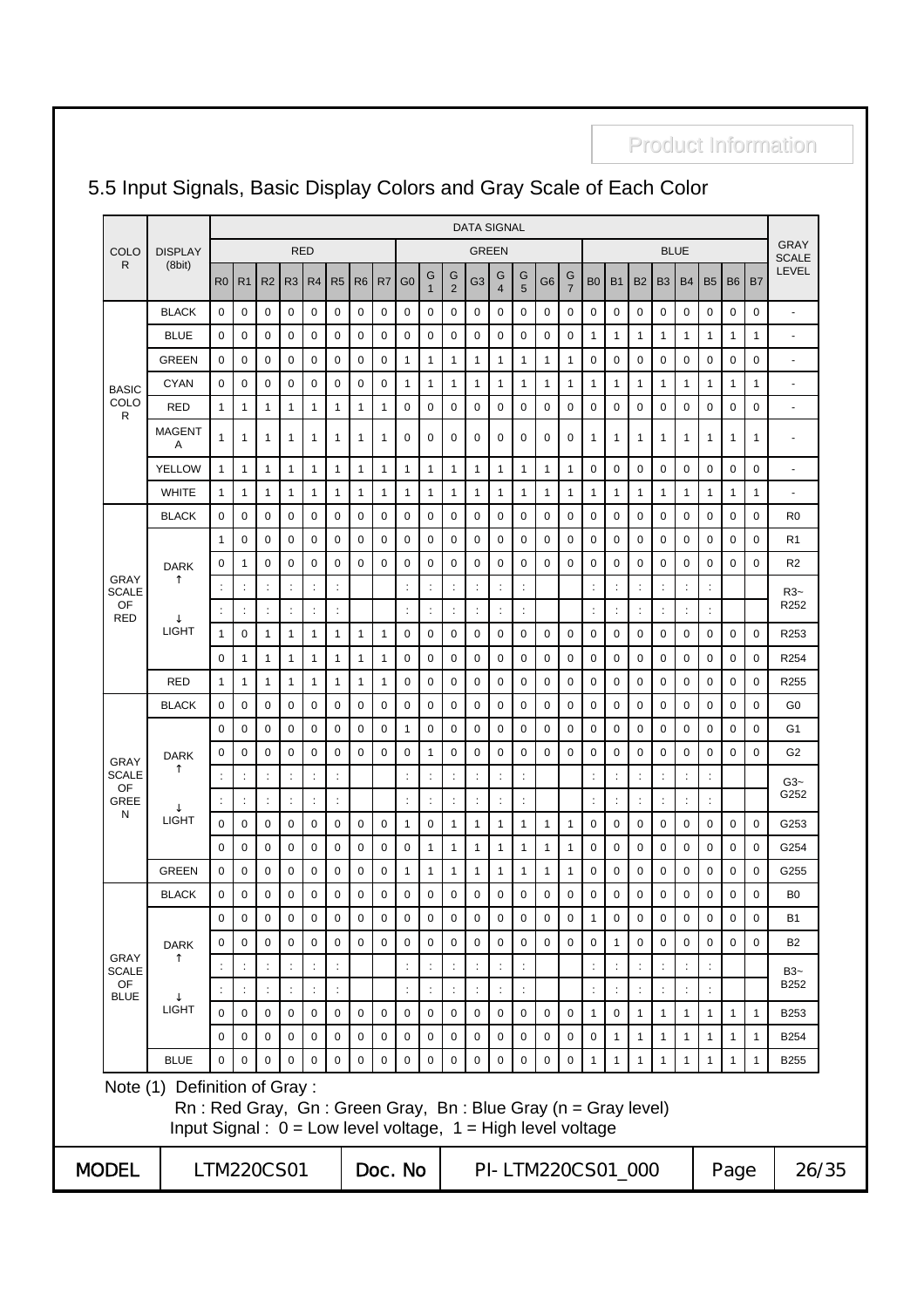# Product Information Product Information **6. Interface Timing**

#### 6.1 Timing Parameters ( DE only mode )

| <b>SIGNAL</b>                     | <b>ITEM</b>                        | <b>SYMBOL</b>               | MIN. | TYP. | MAX. | Unit       | <b>NOTE</b>              |
|-----------------------------------|------------------------------------|-----------------------------|------|------|------|------------|--------------------------|
| <b>Clock</b>                      |                                    | $1/T_c$                     | 75.7 | 77   | 78.3 | <b>MHz</b> | $\overline{\phantom{a}}$ |
| Hsync                             | Frequency                          | $F_H$                       | 72.8 | 74   | 75.3 | <b>KHz</b> |                          |
| Vsync                             |                                    | $F_{V}$                     | 59   | 60   | 61   | Hz         | $\overline{\phantom{a}}$ |
| Vertical<br>Display Term          | Active<br><b>Display</b><br>Period | ${\sf T}_{{\sf v} {\sf D}}$ | 1200 | 1200 | 1200 | lines      | $\overline{\phantom{a}}$ |
|                                   | Vertical<br>Total                  | $T_{VB}$                    | 1209 | 1235 | 1245 | lines      |                          |
| Horizontal<br><b>Display Term</b> | Active<br><b>Display</b><br>Period | ${\tt T_{HD}}$              | 960  | 960  | 960  | clocks     | $\overline{\phantom{a}}$ |
|                                   | Horizontal<br>Total                | $\mathsf{T}_\mathsf{H}$     | 993  | 1040 | 1075 | clocks     | $\overline{\phantom{a}}$ |

Note (1) This product is DE only mode. The input of Hsync & Vsync signal does not have an effect on normal operation.

(2) Test Point : TTL control signal and CLK at LVDS Tx input terminal in system

(3) Internal  $Vec = 3.3V$ 

| <b>MODEL</b><br>Page |  | TM220CS01 | Doc. No | PI-LTM220CS01<br>000 |  | 27/35 |
|----------------------|--|-----------|---------|----------------------|--|-------|
|----------------------|--|-----------|---------|----------------------|--|-------|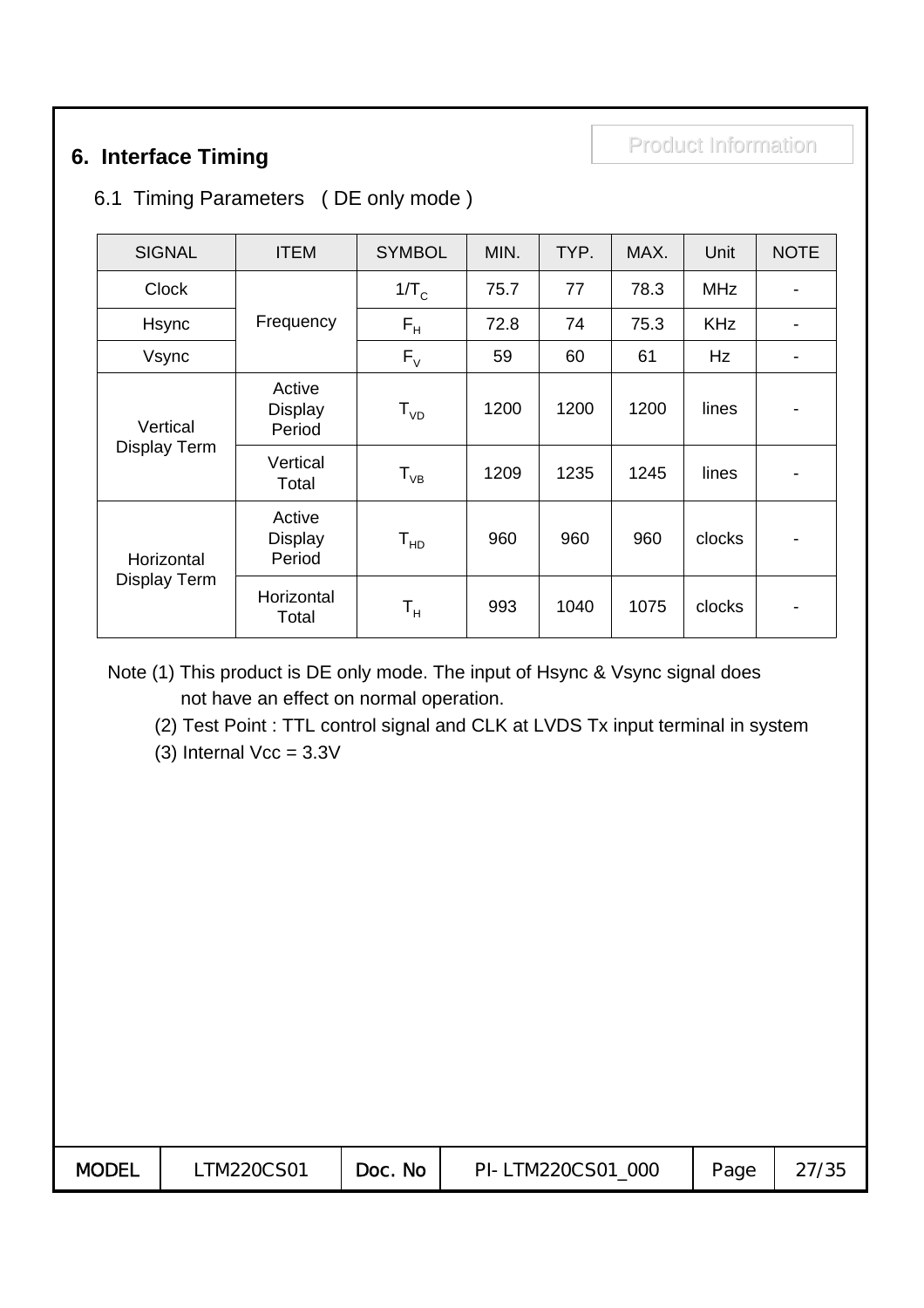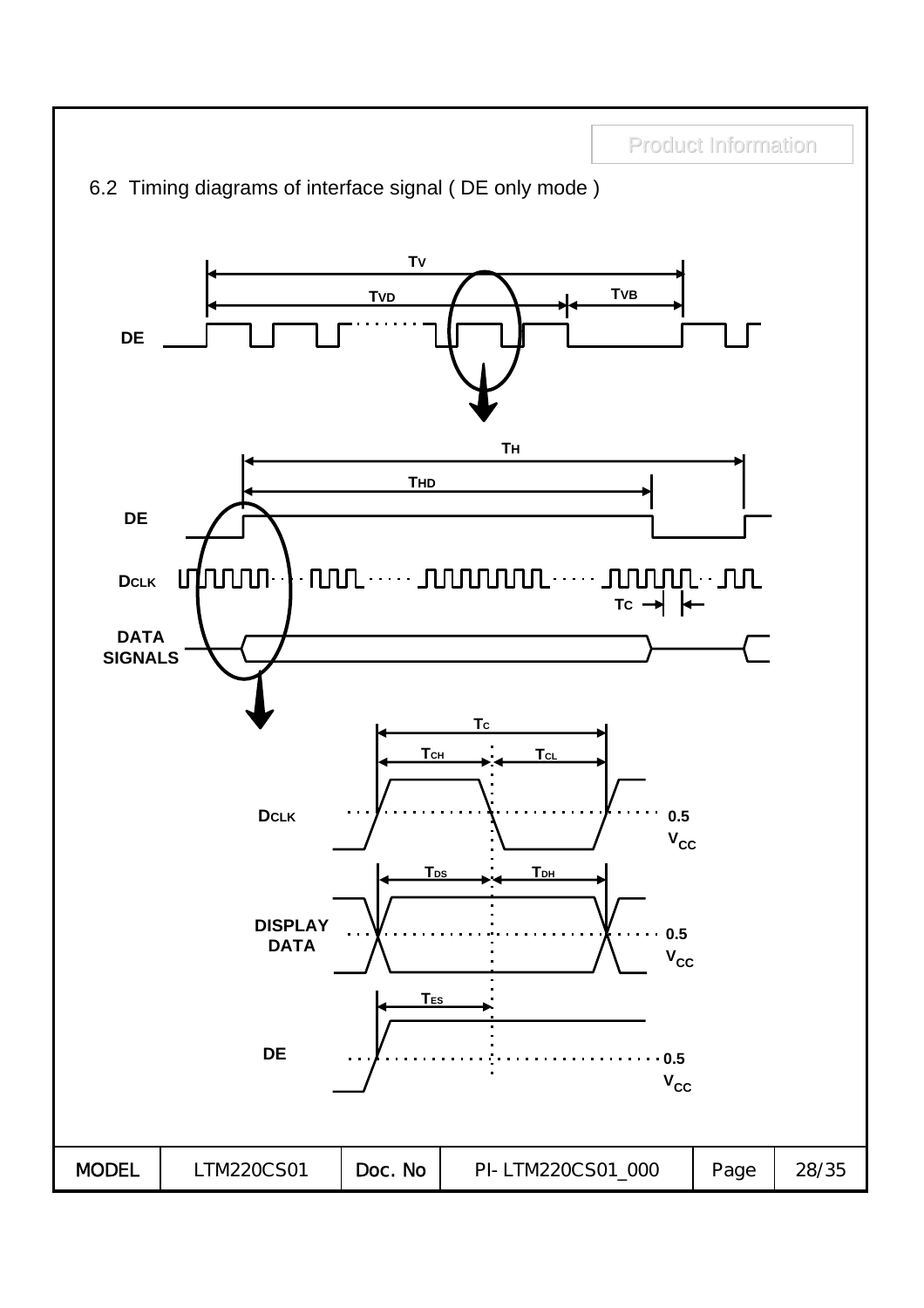#### 6.3 Power ON/OFF Sequence

To prevent a latch-up or DC operation of the LCD Module, the power on/off sequence should be as the diagram below.

Product Information



- T1 :  $V_{DD}$  rising time from 10% to 90%
- T2 : The time from  $V_{DD}$  to valid data at power ON.
- T3 : The time from valid data off to  $V_{DD}$  off at power Off.
- T4 :  $V_{DD}$  off time for Windows restart
- T5 : The time from valid data to B/L enable at power ON.
- T6 : The time from valid data off to B/L disable at power Off.
- The supply voltage of the external system for the Module input should be the same as the definition of  $V_{DD}$ .
- **Apply the lamp voltage within the LCD operation range. When the back light turns on** before the LCD operation or the LCD turns off before the back light turns off, the display may momentarily show abnormal screen.
- In case of  $V_{DD} =$  off level, please keep the level of input signals low or keep a high impedance.
- T4 should be measured after the Module has been fully discharged between power off and on period.
- Interface signal should not be kept at high impedance when the power is on.

| <b>MODEL</b> | TM220CS01 | <b>No</b><br>Doc. | .TM220CS01<br>000<br>PI-T | Page | 29/35 |
|--------------|-----------|-------------------|---------------------------|------|-------|
|--------------|-----------|-------------------|---------------------------|------|-------|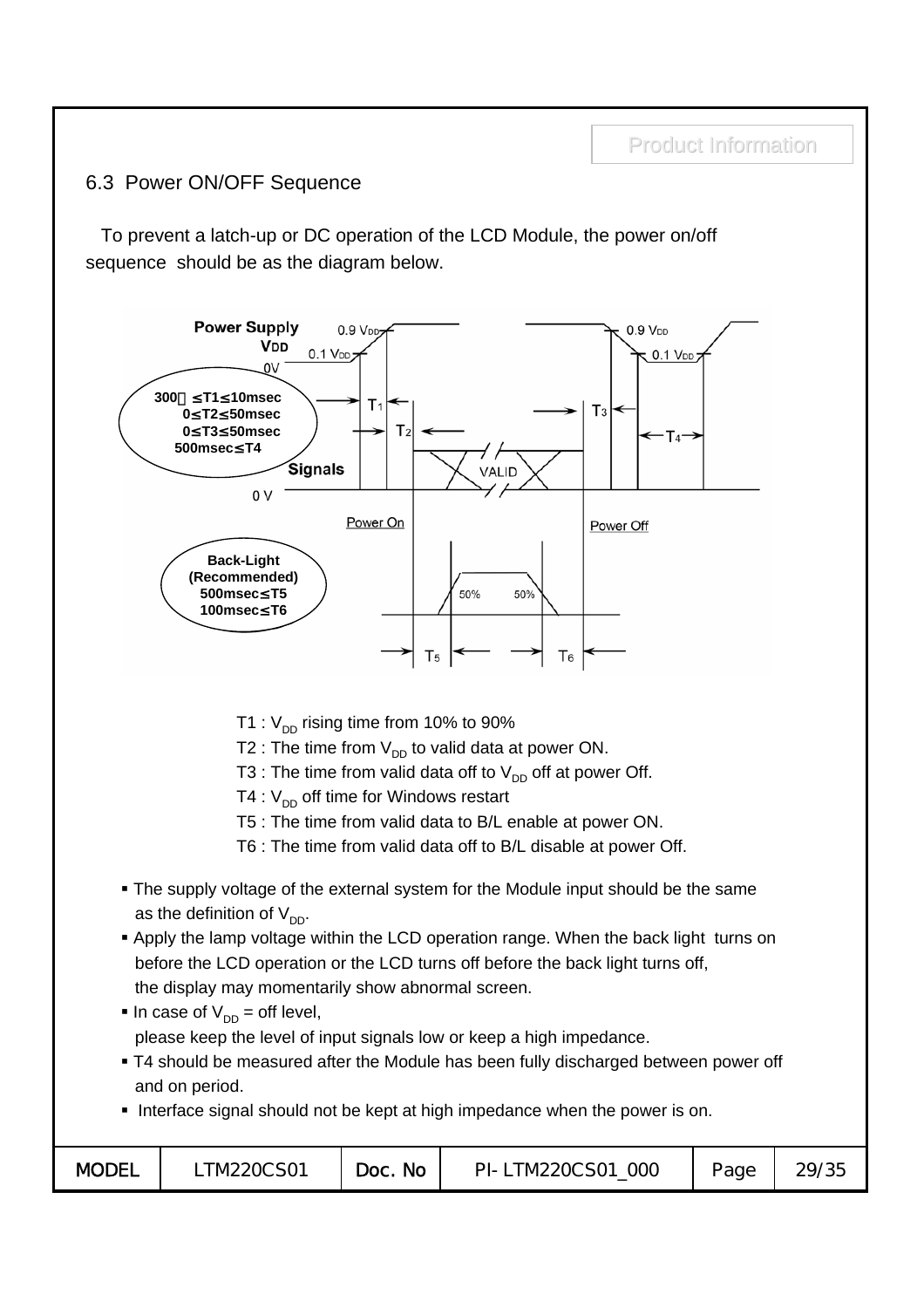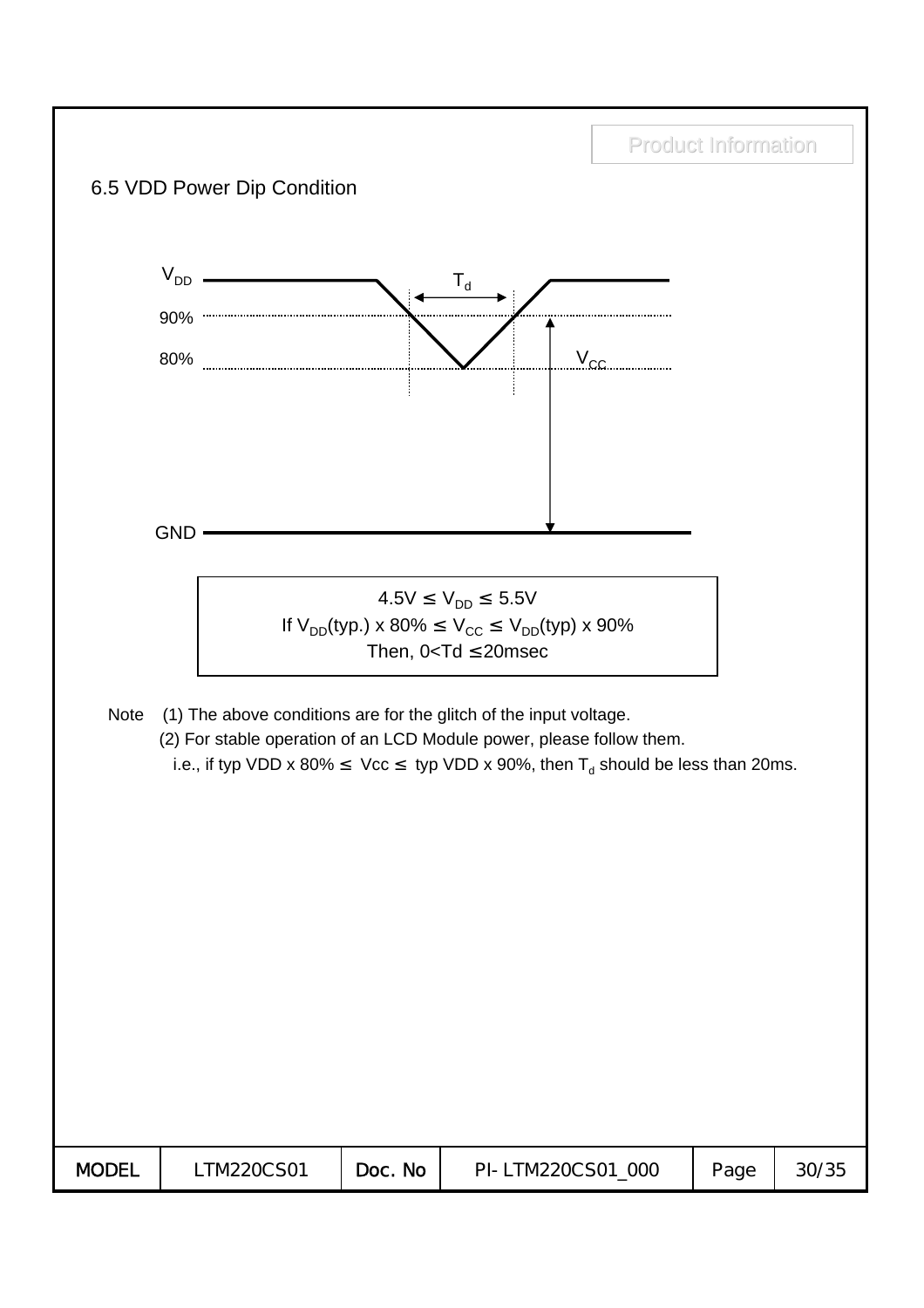# Product Information Product Information **7. Outline Dimension**

[ Refer to the next page ]

| <b>MODEL</b> | TM220CS01 | Doc. No | PI-LTM220CS01 000 | Page | 31/35 |
|--------------|-----------|---------|-------------------|------|-------|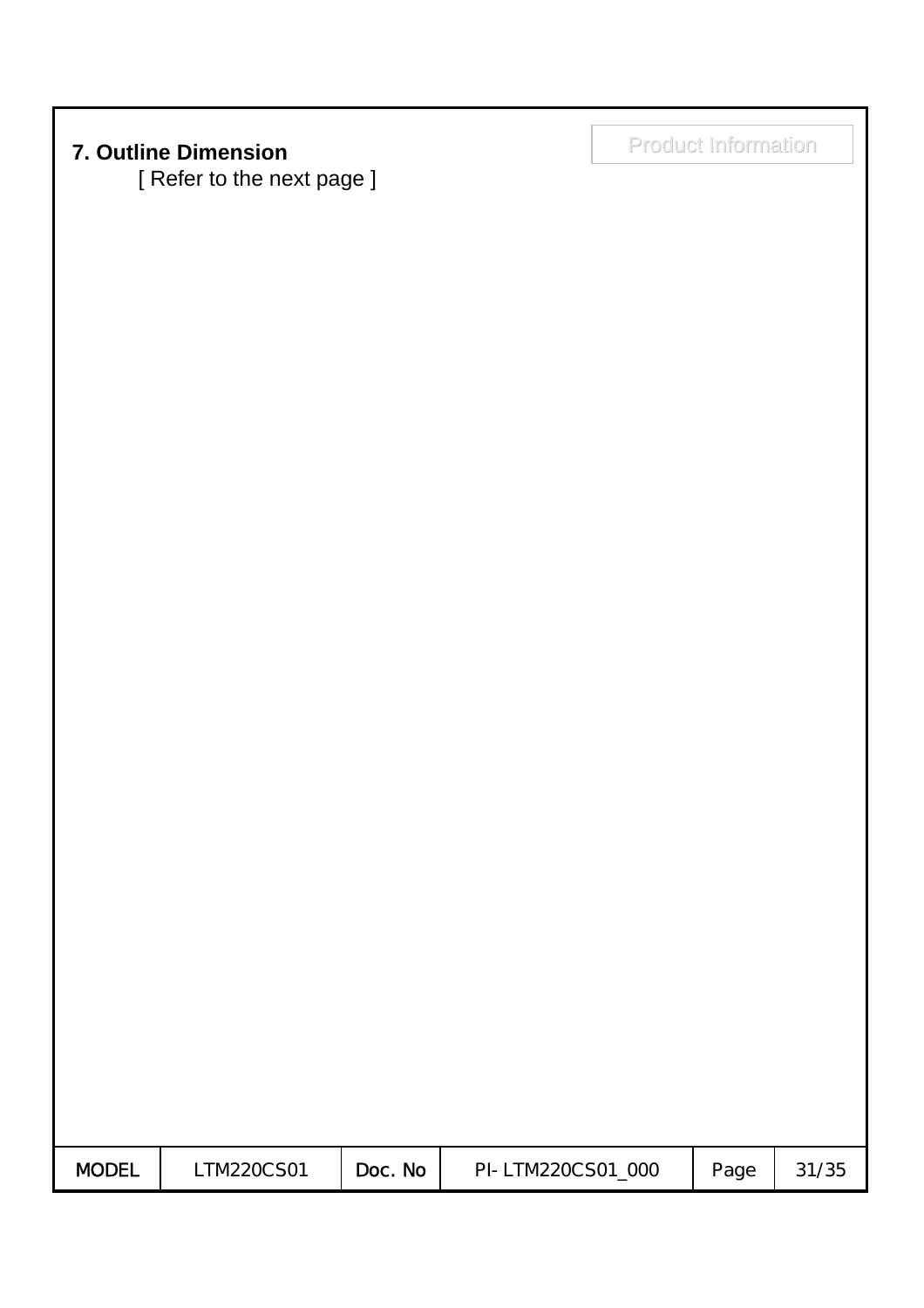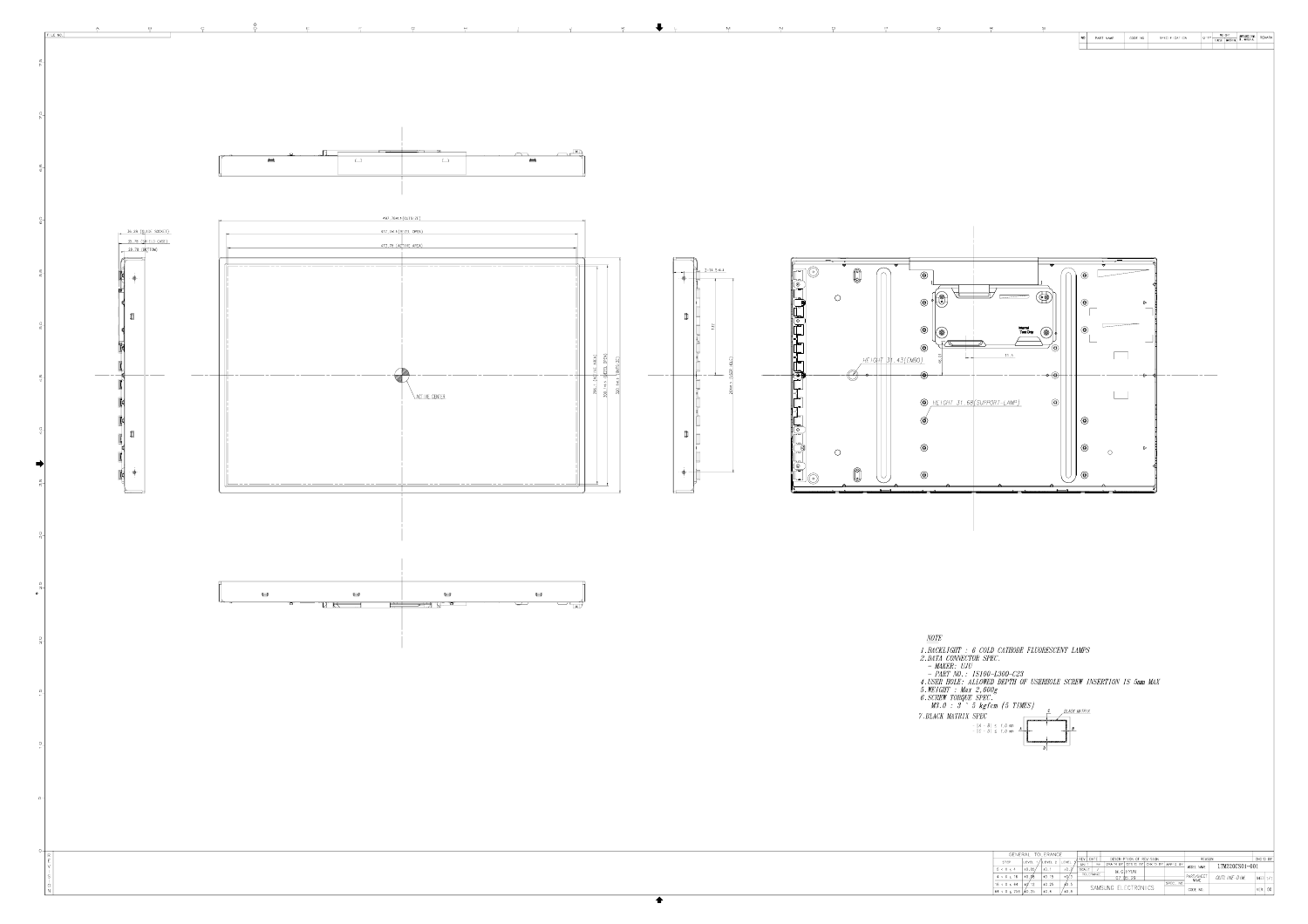### **8. General Precautions**

#### 8.1 Handling

- (a) When the module is assembled, it should be attached to the system firmly using all mounting holes. Be careful not to twist and bend the module.
- (b) Because the inverter uses high voltages, it should be disconnected from power source before it is assembled or disassembled.
- (c) Refrain from strong mechanical shock and / or any force to the module. In addition to damage, it may cause improper operation or damage to the module and CCFT back light.
- (d) Note that polarizer films are very fragile and could be damaged easily. Do not press or scratch the surface harder than a HB pencil lead.
- (e) Wipe off water droplets or oil immediately. If you leave the droplets for a long time, staining or discoloration may occur.
- (f) If the surface of the polarizer is dirty, clean it using absorbent cotton or soft cloth.
- (g) Desirable cleaners are water, IPA (Isopropyl Alcohol) or Hexane. Do not use Ketone type materials (ex. Acetone), Ethyl alcohol, Toluene, Ethyl acid or Methyl chloride. It might cause permanent damage to the polarizer due to chemical reaction.
- (h) If the liquid crystal material leaks from the panel, it should be kept away from the eyes or mouth . In case of contact with hands, legs or clothes, it must be washed away with soap thoroughly.
- (i) Protect the Module from static, or the CMOS Gate Array IC would be damaged.
- (j) Use finger-stalls with soft gloves in order to keep display clean during the incoming inspection and assembly process.
- (k) Do not disassemble the Module.
- (l) Do not pull or fold the lamp wire.
- (m) Do not adjust the variable resistor located on the Module.
- (n) Protection film for polarizer on the Module should be slowly peeled off just before use so that the electrostatic charge can be minimized.
- (o) Pins of I/F connector should not be touched directly with bare hands.

| <b>MODEL</b><br>TM220CS01 | <b>No</b><br>Doc. | LTM220CS01 000<br>$PI - I$ | Page | 33/35 |
|---------------------------|-------------------|----------------------------|------|-------|
|---------------------------|-------------------|----------------------------|------|-------|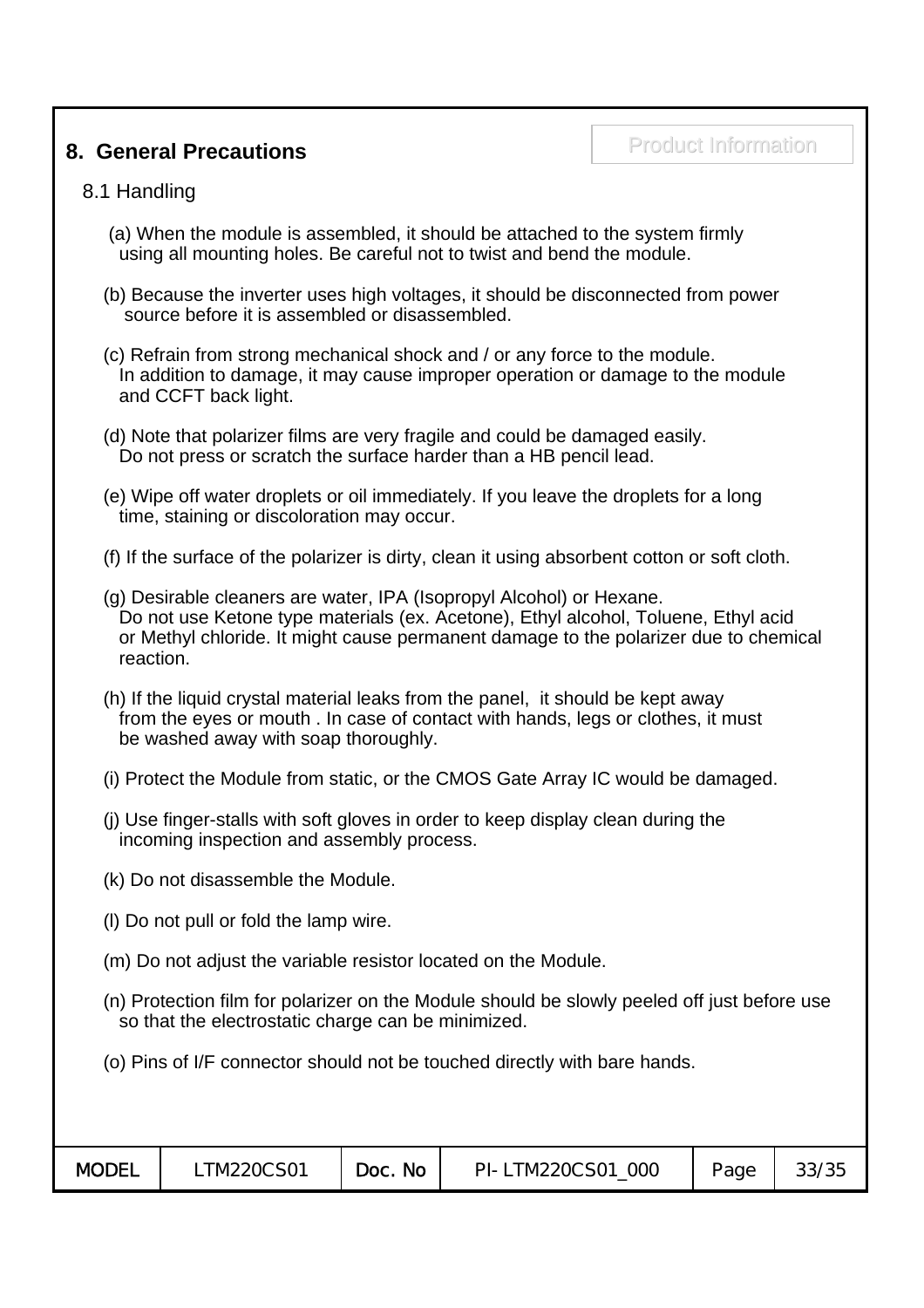#### 8.2 Storage

- (a) Do not leave the Module in high temperature, and high humidity for a long time. It is highly recommended to store the Module with temperature from 0 to 35 and relative humidity of less than 70%.
- (b) Do not store the TFT-LCD Module in direct sunlight.
- (c) The Module should be stored in a dark place. It is prohibited to apply sunlight or fluorescent light in storing.

#### 8.3 Operation

- (a) Do not connect or disconnect the Module in the "Power On" condition.
- (b) Power supply should always be turned on/off by the item 6.3 "Power on/off sequence"
- (c) Module has high frequency circuits. Sufficient suppression to the electromagnetic interference should be done by system manufacturers. Grounding and shielding methods may be important to minimize the interference.
- (d) The cable between the back light connector and its inverter power supply should be connected directly with a minimized length. A longer cable between the back light and the inverter may cause lower luminance of lamp(CCFT) and may require higher startup voltage(Vs).
- 8.4 Operation Condition Guide
	- (a) The LCD product should be operated under normal conditions. Normal condition is defined as below;
		- Temperature :  $20 \pm 15$
		- Humidity :  $65 \pm 20\%$
		- Display pattern : continually changing pattern (Not stationary)
	- (b) If the product will be used in extreme conditions such as high temperature, humidity, display patterns or operation time etc.., It is strongly recommended to contact SEC for Application engineering advice. Otherwise, its reliability and function may not be guaranteed. Extreme conditions are commonly found at Airports, Transit Stations, Banks, Stock market, and Controlling systems.

| <b>MODEL</b> | TM220CS01 | No<br>Doc. | PI-LTM220CS01 000 | Page | 34/35 |
|--------------|-----------|------------|-------------------|------|-------|
|              |           |            |                   |      |       |